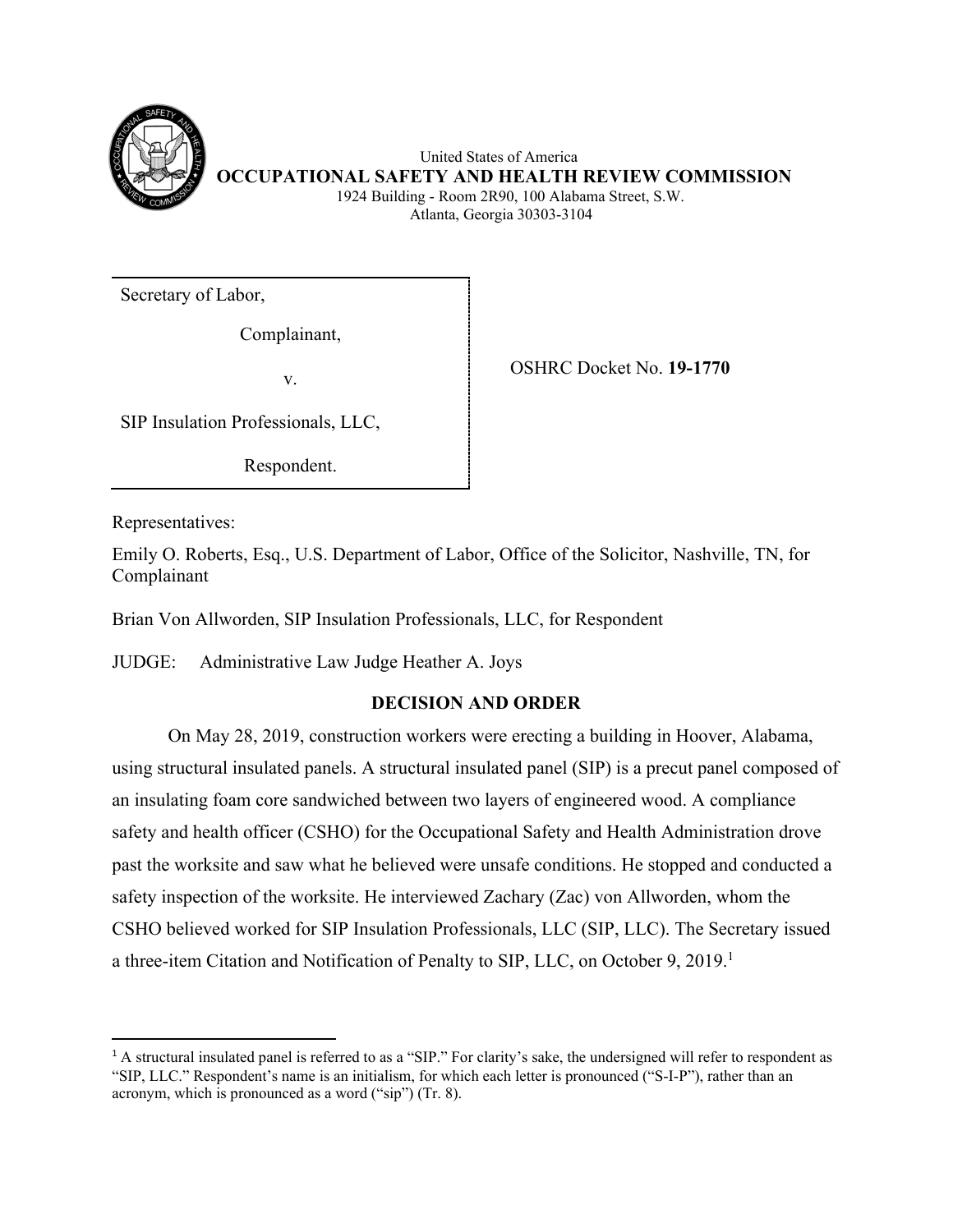On October 31, 2019, Brian von Allworden, a partner in SIP, LLC, (and father of Zac), sent a letter to OSHA stating the Secretary had issued the Citation incorrectly to SIP, LLC, who was not an employer on the worksite. The Secretary construed the letter as a notice of contest, and the Commission docketed the case on November 13, 2019. Whether SIP, LLC, was an employer at the Hoover, Alabama, worksite on May 28, 2019, within the meaning of § 3(5) of the Occupational Safety and Health Act of 1970, 29 U.S.C. § 651-678 (Act), is the central issue in this case. $<sup>2</sup>$ </sup>

 The undersigned held a hearing via videoconference in this matter on October 7 and 8, 2020. Brian von Allworden represented SIP, LLC, at the hearing. The parties have filed posthearing briefs. For the reasons that follow, the Secretary failed to establish SIP, LLC, was an employer of the affected employees at the Hoover, Alabama, worksite at the time of the inspection. Accordingly, Items 1, 2, and 3 of the Citation are **VACATED** and no penalties assessed.

### **JURISDICTION**

 SIP, LLC, timely contested the Citation and Notification of Penalty on October 31, 2019. The parties stipulate the Commission has jurisdiction over this action (Tr. 8). Based on the stipulation and the record evidence, the Court finds the Commission has jurisdiction over this proceeding under  $\S 10(c)$  of the Act.

### **STIPULATIONS**

The parties stipulate the following facts:

1. SIP, LLC, "is a perpetual member-managed limited liability company, organized on January 19, 2019[,] by its Statutory Agent, Brian von Allworden."

2. SIP, LLC's, "business address is 9160 S Rural Road, Tempe, AZ 85284."

<sup>&</sup>lt;sup>2</sup> Item 1 of the Citation alleges a serious violation of 29 C.F.R. § 1926.453(b)(2)(v) for failing to ensure an employee wore a body belt and attached lanyard when working from an aerial lift. The Secretary proposes a penalty of \$3,978 for this item.

Item 2 alleges a serious violation of 29 C.F.R. § 1926.501(b)(1) for failing to provide fall protection to an employee working on a roof with an unprotected side. The Secretary proposes a penalty of \$3,978 for this item.

Item 3 alleges a serious violation of 29 C.F.R. § 1926.602(c)(1)(ii) for making a modification or addition which affects the capacity or safe operation of equipment without the manufacturer's written approval. The Secretary proposes a penalty of \$3,410 for this item.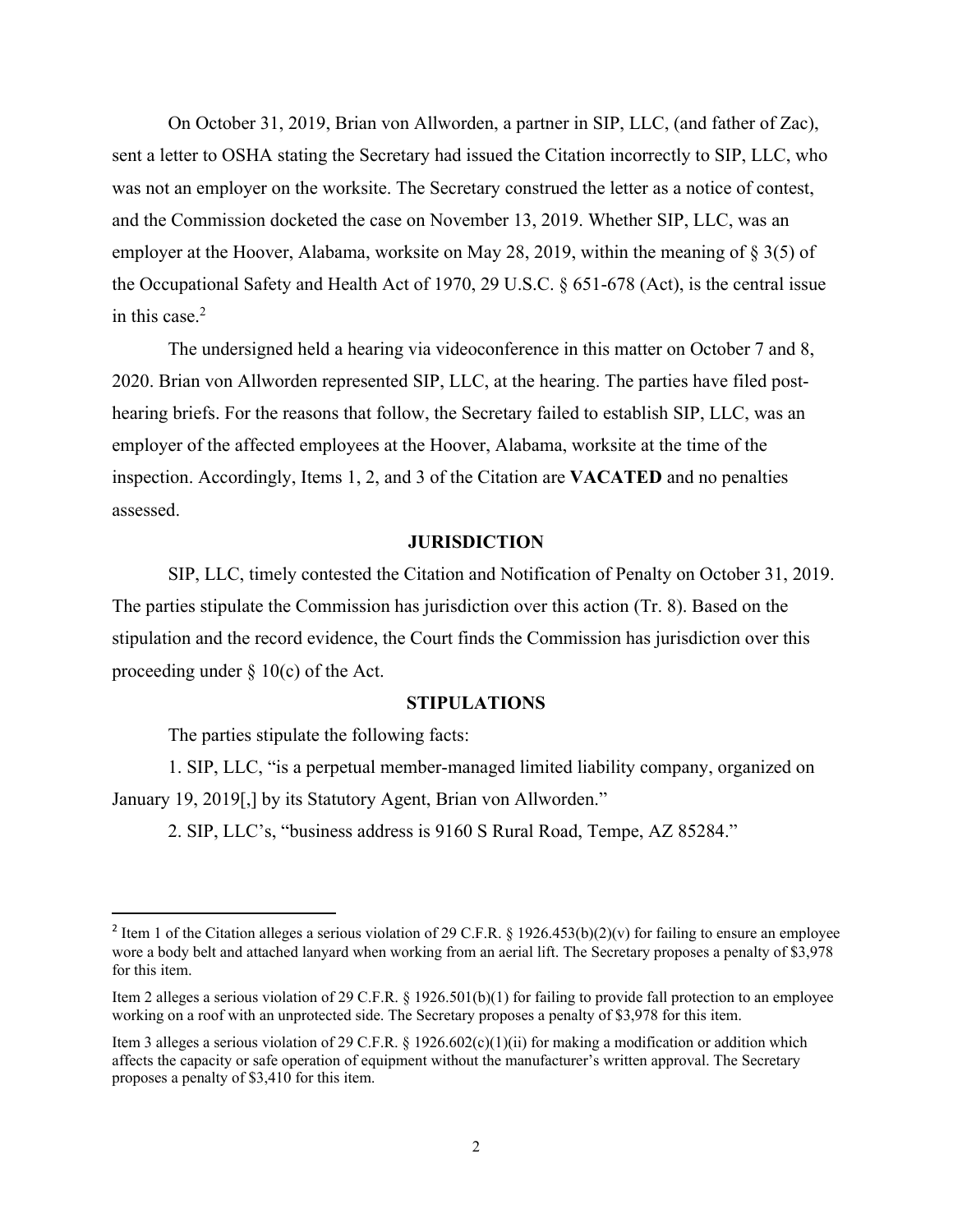3. SIP, LLC, "has four members: Jeff Beason, Phil Ligon, Zac von Allworden, and Brian von Allworden."

(*Joint Prehearing Statement,* p. 5, ¶ IV; Tr. 8)

### **BACKGROUND**

The U.S. Forest Service began developing SIPs as an alternative construction material in the mid-1940s (Tr. 13). Brian von Allworden started working with SIPs in 1994: "Building them, designing them, engineering them, and testing them[.]" (Tr. 13) He believes that "in the majority of situations for anything five stories or less," SIPs are "a very, very valid building material." (Tr. 14)

 SIPs are stronger than conventional wooden construction and provide better insulation. Because they are precut and are of standard sizes, SIPs can be assembled faster and by fewer workers than conventional construction (Tr. 14). Construction with SIPs does not require "skilled laborers to put them together. You only need one skilled laborer and the others can follow directions. So, the construction site is a lot easier and a lot faster." (Tr. 15)

 In May 2019, a construction crew was in the process of building a restaurant in Hoover, Alabama, using SIPs and structural steel. The panels were provided by Premier Building Systems, for which SIP, LLC, partners Phil Ligon and Jeff Beason are regional managers. SIP, LLC, partner Brian von Allworden designed the structural engineering (in his capacity as an employee of Wright Engineering) for the SIPs on the project. SIP, LLC, partner Zac von Allworden worked onsite and instructed the crew in the installation of the panels on the worksite (Tr. 18-20).

 Zac von Allworden was responsible for hiring the construction crew. He went to the temporary staffing agency Staff Zone in Birmingham, Alabama, and met with agency personnel. He hired three employees for the Hoover project and completed the paperwork for the transaction. He also arranged for the rental of the heavy equipment required to install the SIPs (Tr. 18-20, 58, 118).

 On May 28, 2018, a CSHO for OSHA's Birmingham area office drove past the construction worksite in Hoover, Alabama, a little before 11:00 a.m. (Tr. 156-57). He observed "a forklift hanging with suspended material underneath the forks" and what he perceived as "fall hazards in the construction area." (Tr. 108)

3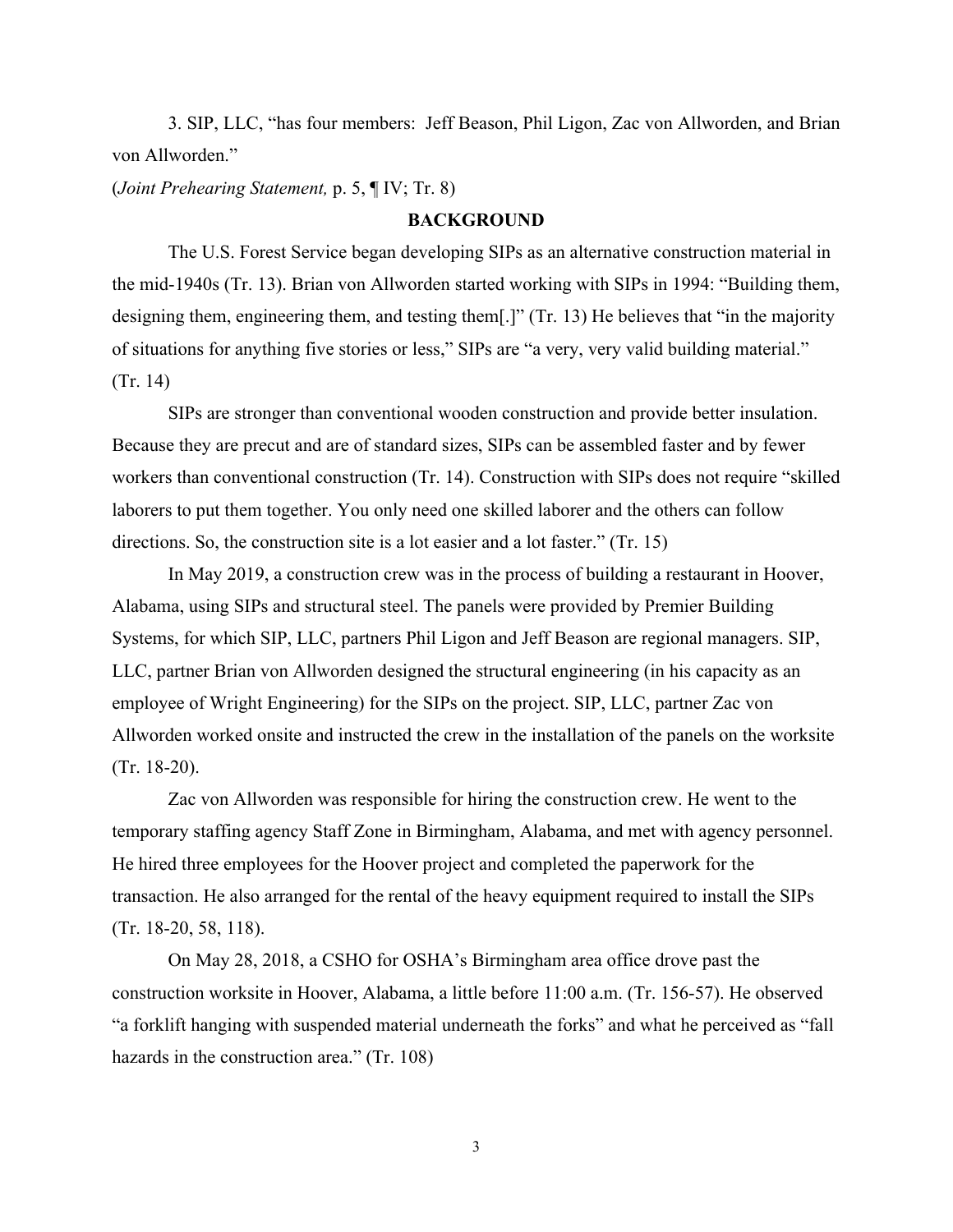The CSHO stopped and took photographs of the worksite from the public road. He then approached the worksite and saw four men working there—one in an aerial lift, one operating the forklift, one on the flat roof of the structure being erected, and one near the work truck. The CSHO first went to the general contractor's trailer but no one was inside. As he left the trailer, a man, whom the CSHO assumed represented the general contractor, pulled up in a truck and spoke with him. The man told the CSHO that SIP, LLC, was the employer of the crew currently working on the site (Tr. 108-12, 157).

 The CSHO next met with Zac von Allworden, whom he had observed in the aerial lift. Zac von Allworden told the CSHO he needed to call his father and Bill Smith, owner of W.W. Smith Construction (Smith). While Zac made his calls, the CSHO took more photographs of the worksite. He interviewed two of the laborers on the worksite (Tr. 116).

 Based on his inspection, the CSHO recommended the Secretary cite SIP, LLC, for serious violations of §§ 1926.453(b)(2)(v), 501(b)(1), and  $602(c)(1)(ii)$ . The Secretary issued the recommended Citation to SIP, LLC, on October 9, 2019.

# **WITNESS TESTIMONY**

 Four witnesses testified at the hearing: Brian von Allworden, Zac von Allworden, Theodus Sanders Jr., and the CSHO. Their testimonies relating to the issue of the employment relationship between SIP, LLC, and the workers on the Hoover, Alabama, worksite are summarized below.

### **Brian von Allworden**

 Brian von Allworden testified he has been involved in the use of SIPs for 27 years (Tr. 13). He is a structural engineer and designs structures built using SIPs. He gives talks and provides training on the use of SIPs (Tr. 13-14). He is the statutory agent for SIP, LLC. He testified he organized SIP, LLC, to provide specialized assistance to contractors using SIPs (Tr. 16). SIP, LLC, partners Phil Ligon and Jeff Beason work for Premier Building Systems who supplies SIPs to contractors (Tr. 11-12). SIP, LLC, partner Zac von Allworden works in the field providing installation expertise to contractors using SIPs. SIP, LLC, partners benefit from promotion of the use of SIPs.

Brian von Allworden explained the business model of SIP, LLC:

SIP, LLC, is not a contractor. It is organized to provide a SIP expert to a contractor who will hire the SIP expert as far as part of his crew. Also SIPs sometimes require equipment that some contractors don't have access to, a large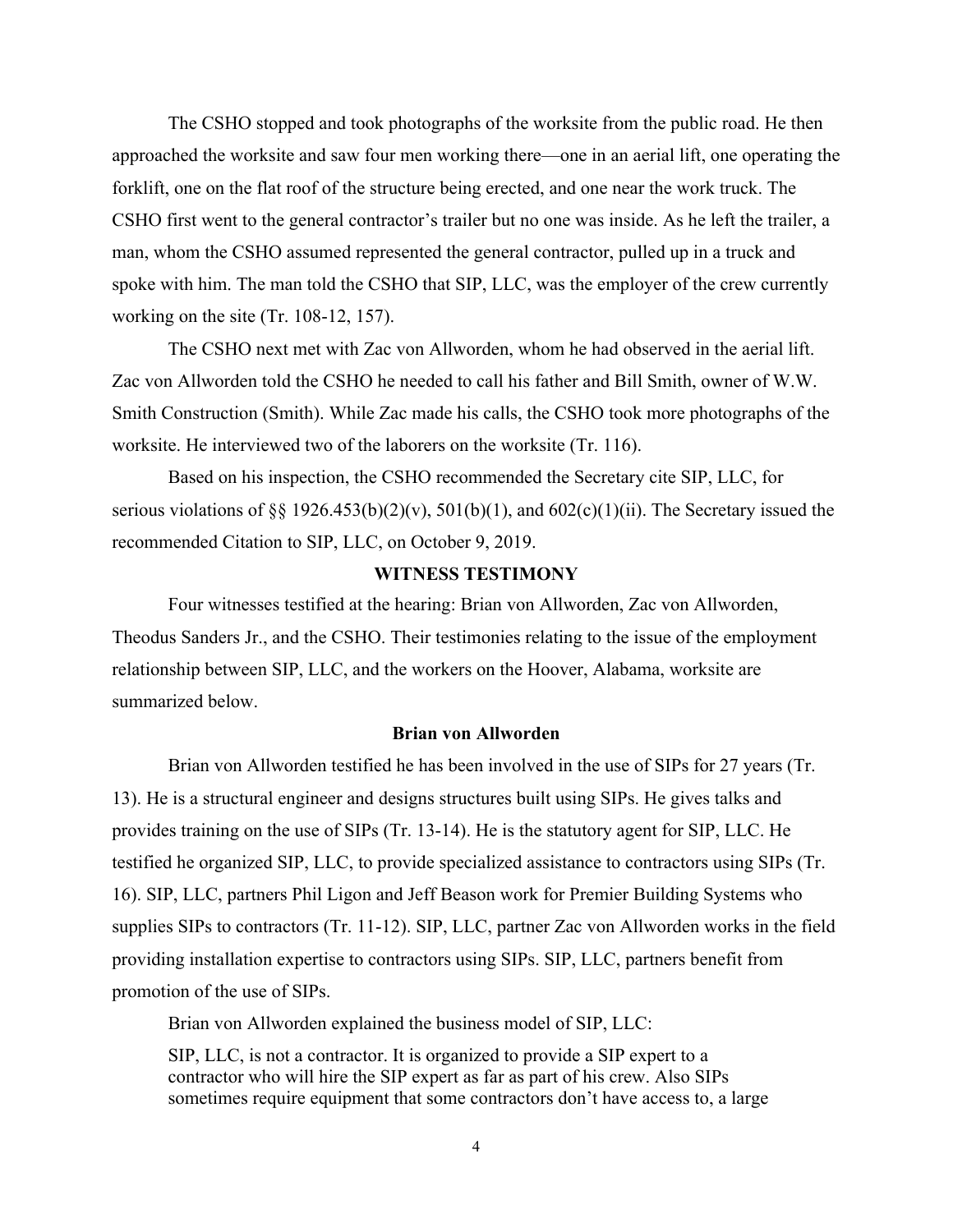forklift for instance, you need to have a contract with an equipment supplier, to actually rent one of those big forklifts. So, somebody off the street can't go in and say I want one of those. So, SIP, LLC, contracts [with] the big equipment suppliers so they can supply that type of equipment to contractors that don't have access to them.

## (Tr. 16)

 The expert may undertake hiring unskilled laborers for the project, especially in the southeastern United States, where SIP, LLC, had not done as much business.

[O]n the West Coast, we have independent people that we can call and say, ["H]ey, do you want to come up for three weeks[?"] And they can get hired by the contractor on-site. Out in Alabama, we don't have that resource, so we would go to a local labor source such as Staff Zone and say, ["H]ey, Staff Zone we have a client that needs three laborers. Can you provide the laborers to them[?"] And they say, ["Y]es.["] They will charge \$5,000 a week and we say, ["O]kay.["] So, we turn around to our client and say, ["H]ey, it's going to cost you \$5,000 a week for laborers. \$8,000 a week for the equipment. \$1,000 a week for the expert. So, it's going to cost you that much,["] and then we contact, like, Staff Zone and say, ["H]ey, can three guys come to this job site for this contractor[?"]

## (Tr. 17-18)

 Brian von Allworden designed the part of the building at the Hoover worksite that was to be constructed with SIPs. He testified he created the plans as an employee of Wright Engineers, who own the plans (Tr. 22). Wright Engineers had "a contract to do the structural engineering for this project before we started. . .. Wright Engineers got paid for producing these plans just like any other project anywhere else." (Tr. 23)

Brian von Allworden testified Smith was the framing contractor on the project, responsible for installing both the SIPs and the structural steel. He stated another entity was the general contractor for the project, but he could not remember its name (Tr. 20). Brian von Allworden maintains SIP, LLC, did not assign Zac von Allworden to provide SIP expertise on the Hoover worksite, but contends Zac "was hired by Smith, who sent him out there. . . . SIP recommended him. . . . [Zac] works independently, as an independent contractor, just like any other partner in any other firm." (Tr. 21)

Brian von Allworden contends Zac<sup>3</sup> had the option of declining to work for Smith:

He could. He's done that before. It depends on the contractor. He doesn't get along with some contractors and he says,[ "N]o, I'm not going to work for them

<sup>&</sup>lt;sup>3</sup> Where necessary for ease of reading, Zac von Allworden and Brian von Allworden are referred to by their first names. The use of first names is not intended to imply familiarity or lack of respect.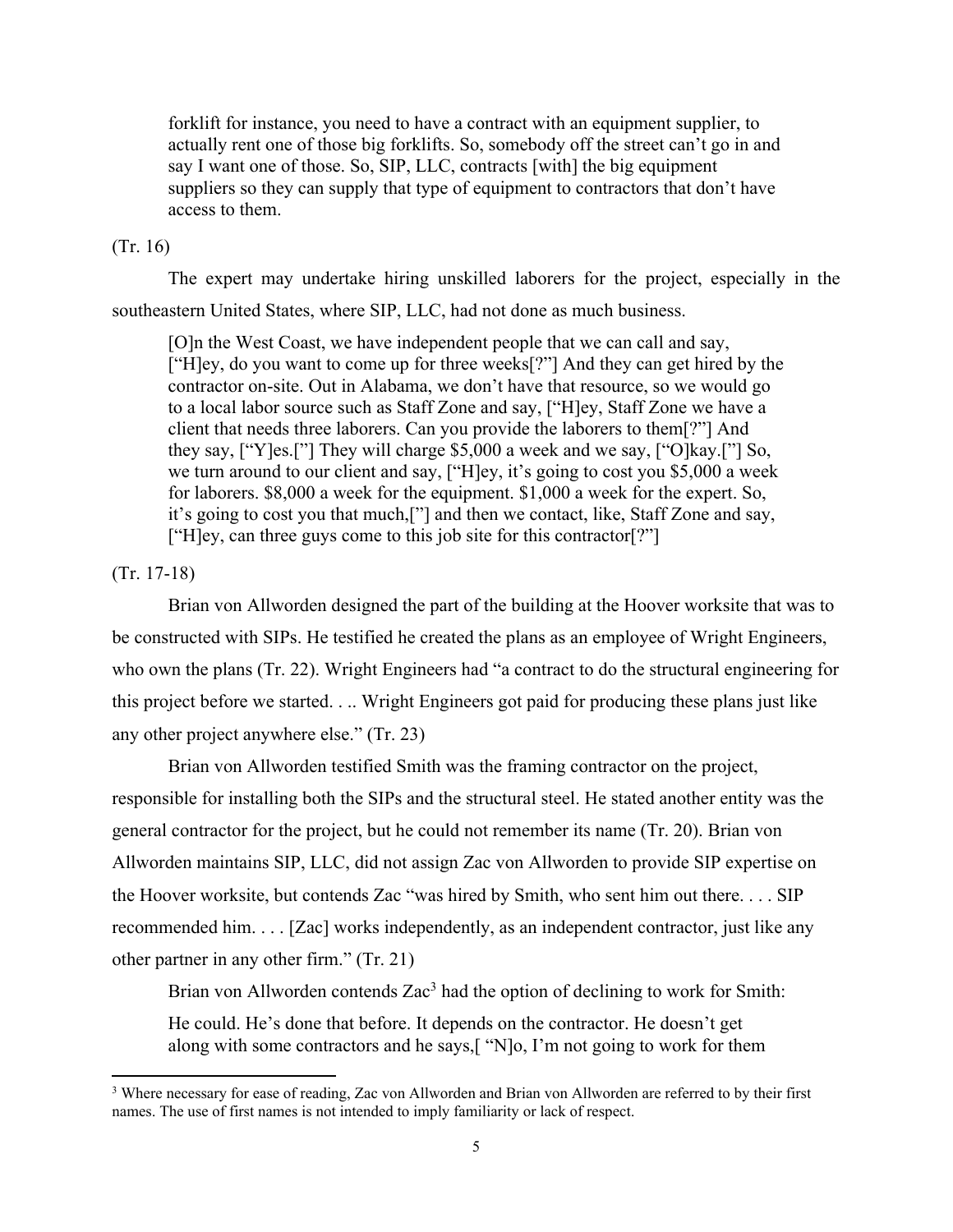ever again.["] So, if that contractor has a project and hires SIP[, LLC] to provide structural or SIP expertise, then we'll talk to Zachary and the other partners and decide who might go out there, and what type of expertise, and how long they'll stay, and what the services would be.

(Tr. 26) Brian von Allworden argues that when a SIP, LLC, partner is on a project providing SIP expertise, "He's just an employee, and he can quit." (Tr. 27)

 Brian von Allworden testified that Zac von Allworden called him to discuss work issues (including the OSHA inspection at issue) because of their familial relationship, not because Zac works for Brian. "[Zac] might call me because I'm his father. But he doesn't call me because of SIP[, LLC]. It has nothing to do with SIP[, LLC]. If he walks off a project, says I'm done with this project, for any reason, that doesn't have to do with SIP[, LLC] because he's not working for SIP[, LLC]." (Tr. 27)

 Brian von Allworden stated SIP, LLC, had nothing to do with worksite safety. "I'm a resource provider. I did not run the job. I was not in charge of Zachary, his means or methods. . . . That would be the . . . job of the contractor which was W.W. Smith Construction. . . . [Fall protection is] means and methods and it has absolutely nothing to do with me." (Tr. 36)

 At the hearing, the Secretary's counsel read from the notice of contest filed by SIP, LLC (Exh. C-17). Brian von Allworden testified the quoted language from the notice of contest was accurate:

[SIP, LLC] is a personnel supply company that supplies construction workers with Structural Insulation Panels experience. If the project is not in Arizona we supply one, two, or three workers with Structural Insulated Panel experience to act as [team] leaders and hire the rest from a local construction personnel supply company to complete the crew.

For the project in Hoover, Alabama, SIP[, LLC,] supplied labor to W.W. Smith Construction. W.W. Smith Construction was hired by the owner to supply and install the structural steel and Structural Insulated Panels. SIP provided Zac von Allworden and hired four local workers from Staff Zone to complete the crew that SIP supplied to W.W. Smith Construction.

SIP[, LLC,] was not a contractor on the project and was not in charge of the work site.

. . .

SIP[, LLC,] has never had any contact with the owner/developer for this project or anyone else connected to the project except for W.W. Smith Construction. All consulting fees made to SIP, [LLC,] were received from W.W. Smith Construction. All payments to Zac von Allworden were from W.W. Smith Construction through SIP[, LLC].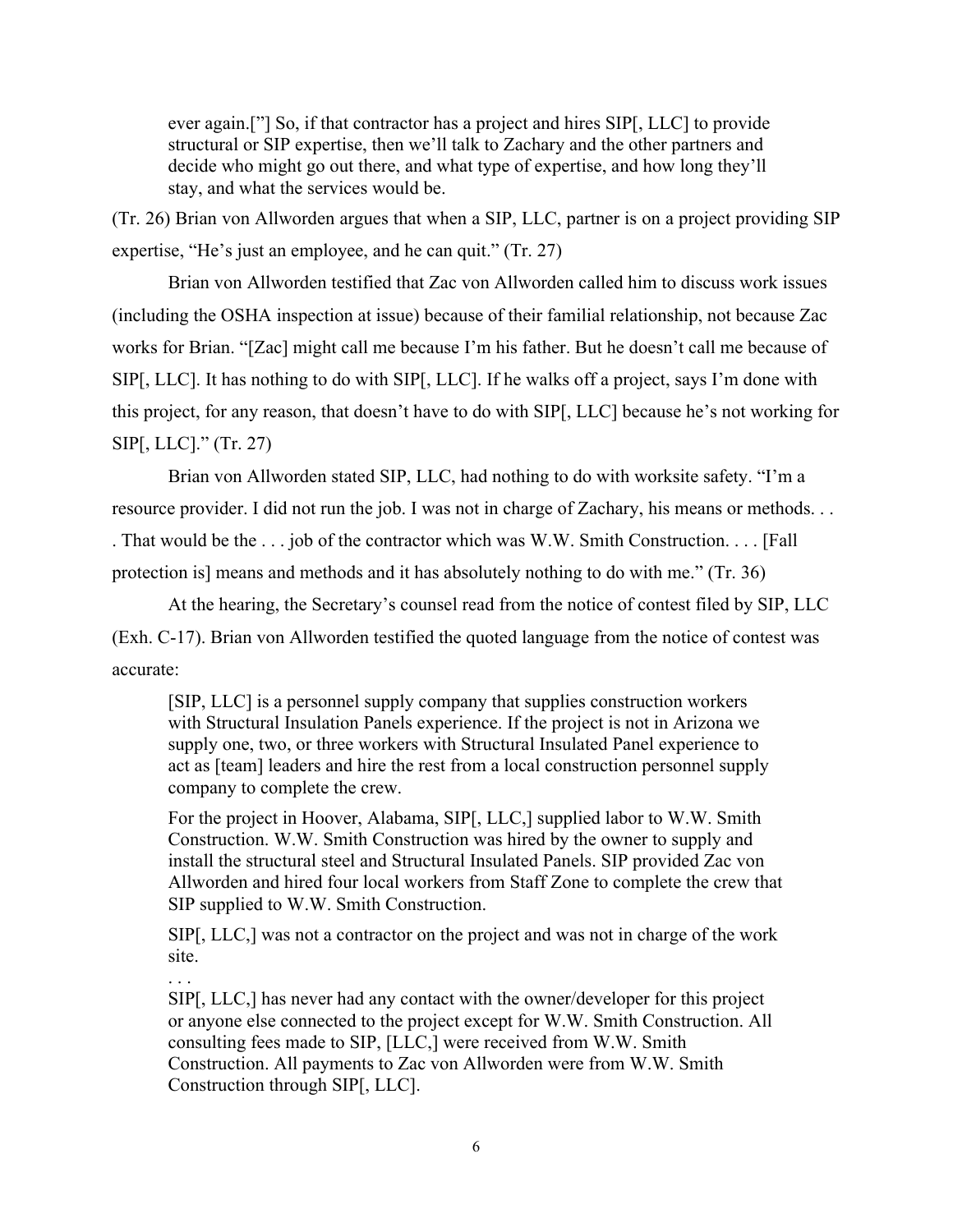(Tr. 39-42)

 Brian von Allworden testified Smith paid SIP, LLC, three payments in the amounts of \$10,000, \$20,000, and \$17,000 (Tr. 48-49). Brian von Allworden testified these payments included wages for Zac von Allworden and the Staff Zone laborers, equipment rental, and payments for the profit and overhead of SIP, LLC (Tr. 49).

### **Zac von Allworden**

 Zac von Allworden testified he identified himself to the CSHO as the site foreman "only for installing the panels." (Tr. 59) When workers were not installing SIPs, Zac von Allworden assisted the crew with installing the structural steel under the supervision of Smith owner Bill Smith. Zac von Allworden stated, "[Bill Smith] came out five or six times at Alabama for a couple of days each time just to install steel. And he would use me or the -- the rest of the crew in order to install steel for those couple of days, then we go back to SIPs." (Tr. 59) Bill Smith directed Zac's work during steel installation (Tr. 59). Zac explained the bifurcated nature of his duties: "[W]hen [it] came to the SIPs, I was the foreman. I gave them their direction. When it came to the steel, I was just another laborer and I took direction." (Tr. 70-71)

 The construction project lasted approximately six weeks. Zac von Allworden testified he did not set the hours for working during that time. "[T] hat was kind of set by Staff Zone.... [T]heir workers arrived in a van and left in a van, so I don't have their time. . . . [T]hat's what they told me their hours were, and that's what we took."  $(Tr. 71-72)^4$ 

 On May 28, 2019, Zac von Allworden met with the CSHO. He testified, "I stepped up as who would be in charge out there." (Tr. 63) When asked if he told the CSHO that he worked for SIP, LLC, Zac testified, "Well, I gave him both. I wasn't sure what the legal proceeding would be. So I told him I worked for W.W. Smith for this project, but also we've made our company called SIP, and I didn't know how to proceed from there, so I just gave him both answers. . . . We don't have any employees, I guess, because we're all partners." (Tr. 63)

 Zac von Allworden stated he called his father and Bill Smith when the CSHO arrived at the worksite and told both that an OSHA inspection was underway (Tr. 64-65). He testified he

<sup>4</sup> This testimony appears inconsistent with Zac von Allworden's statements to the CSHO during the inspection and one employee statement taken by the CSHO. Both prior statements indicate Zac picked up the workers "from downtown." (Exhs. C-12, p. 3; C-12) The record does not clarify whether this "downtown" location was the drop off point for the van or whether Zac had arranged for pick up with the workers independently.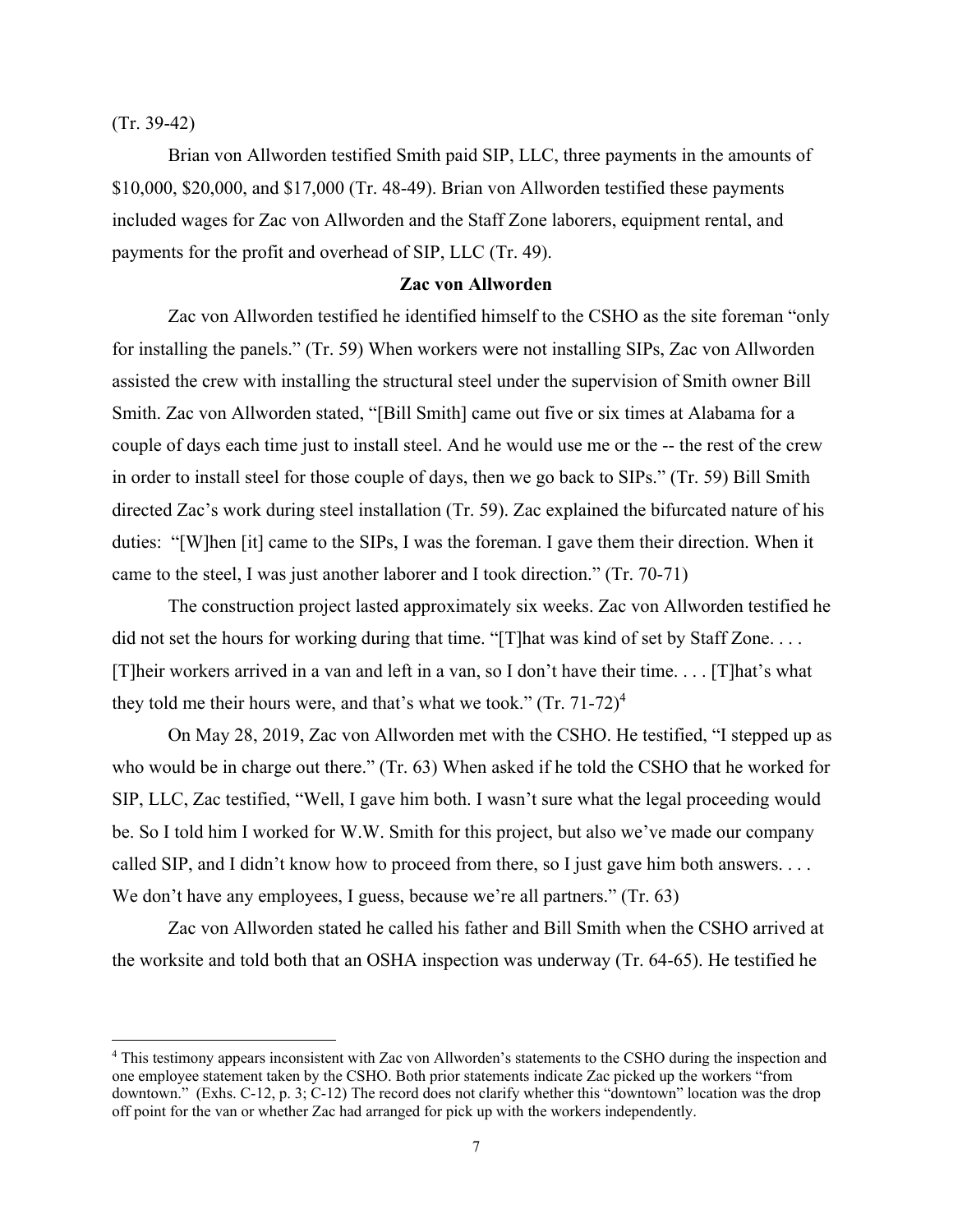called Brian von Allworden because he is his father. "[T]his is my first experience with something like this. So I just called him, kind of as my father, just to get guidance." (Tr. 64)

 Zac von Allworden testified that Smith could have fired him from the Hoover project, but SIP, LLC, partners Phil Ligon, Jeff Beason, and Brian von Allworden could not fire him (Tr. 243). Zac described the negotiation he engaged in with Bill Smith when Smith wanted to hire him for the Hoover project. "Bill told me what he expected to pay me and then I told him what I expected to be paid and there was a bit of a negotiation there, and then just kind of handshake on -- there was no -- nothing signed, nothing written. It was just a handshake agreement." (Tr. 249)

### **Theodus Sanders Jr.**

Theodus Sanders Jr. worked on the Hoover worksite in June or July of 2019 (Tr. 210,

221). At the time of the hearing, he was working with Zac von Allworden on another project (Tr.

220). Sanders testified regarding his observations of the exercise of authority between Zac and Bill Smith on the Hoover worksite.

Q.: Did you ever witness Bill Smith . . . being in charge of the laborers?

Sanders: Oh, yes, he did. Like I said, a couple of time he told me to go do something else. He took another laborer that was out there that was working under Zac, I believe his name was Calvin. He took him a couple of times to go do some things. So, to me, he was the big boss of the whole crew and I was working for Zac, unless he needed me to go do something else.

Q.: So, Bill Smith could take you away from Zac at any time?

Sanders: Yes, sir.

Q.: And Bill Smith could take any of the other workers away from Zac at any time, according to what you've seen?

Sanders: Yes, sir.

# (Tr. 214-15)

Q.: Is the foreman in charge of the workers?

Sanders: In my -- to my knowledge, yes, Zac, my foreman he was -- he was in charge of that job under -- I was working under, but Bill was the bigger foreman, I would say. He was my boss under Zac, I would -- as I can say it like that. I don't know how to say it. Bill was the bigger boss, Zac was the guy who introduced me to the SIPs installation. He was there as foreman and that's who I worked with over there, but Bill was over all of us.

Q.: In your time at the job site, did you ever see Zac overrule Bill Smith?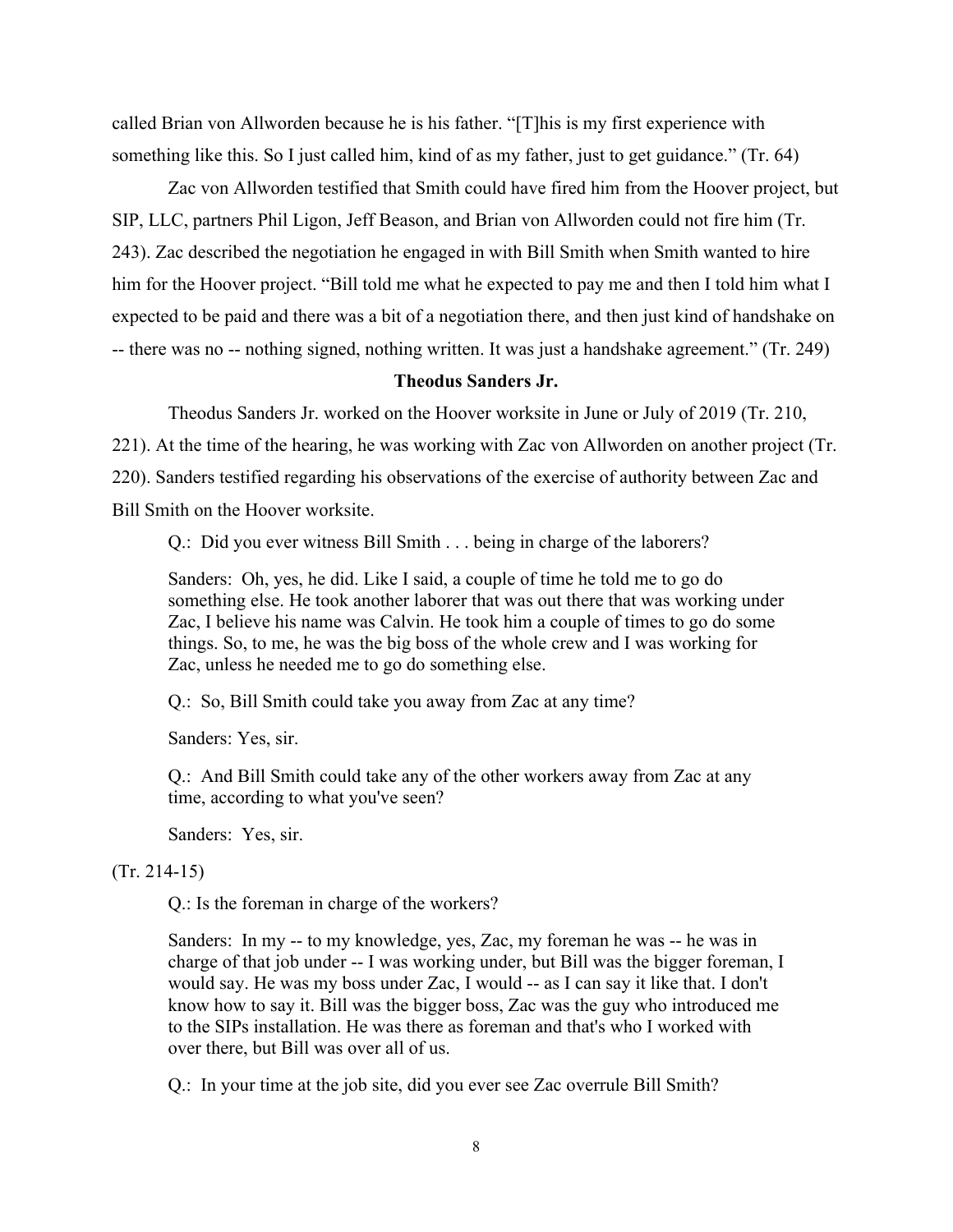Sanders: Negative.

Q.: Did you ever see Bill Smith overrule Zac?

Sanders: Yes.

(Tr. 216)

 Sanders performed work installing the SIPs under Zac von Allworden's direction. (Tr. 212). He had not been hired through Staff Zone but was brought to the worksite to perform concrete work by Bill Smith (Tr. 211-12). Zac von Allworden set his rate of pay and paid him in cash every Friday (Tr. 218).

### **The CSHO**

 The CSHO testified he observed possible safety violations as he drove past the Hoover worksite on May 28, 2019 (Tr. 108). After he stopped and checked inside the general contractor's trailer, a man who represented himself as the general contractor for the project pulled up in his truck. The CSHO testified the man told him SIPS, LLC, was performing the work currently being done on the building and "he walked me over to the worksite." (Tr. 110)

 The CSHO testified he assumed Zac von Allworden was the subcontractor's foreman because the man he assumed was the general contractor "pointed me to his direction and said, '[T]hat's the foreman for this project.'" (Tr. 116) According to the CSHO, Zac von Allworden "stated that he worked for SIPS. He was the only employee. That his dad and other individuals were—I don't know the exact words, but were partners in the company but he was the only employee." (Tr. 117)

 The CSHO faced extensive cross-examination regarding the OSHA-1A or Safety Narrative he completed for this inspection. Safety Narratives are used by CSHOs to document information gathered during the inspections they conduct. Exhibit C-2 is a copy of the Safety Narrative the CSHO completed for the inspection at issue. The CSHO completed the form approximately four and a half months after the May 28, 2019, inspection date (Tr. 161, 186). It is undisputed that none of the following statements from the CSHO's Safety Narrative is true:

 Under *Opening Conference Notes and Findings*, the CSHO wrote, in pertinent part: It was explained to Mr. Zac [v]on Allworden, foreman[,] that his employees were observed painting a window while standing on a porch overhang without any fall protection. Mr. Zac [v]on Allworden, foreman, stated that Mr. Samuel Rosales, painter[,] and Mr. Eddie Coteries, painter[,] did not speak English and he would translate for me.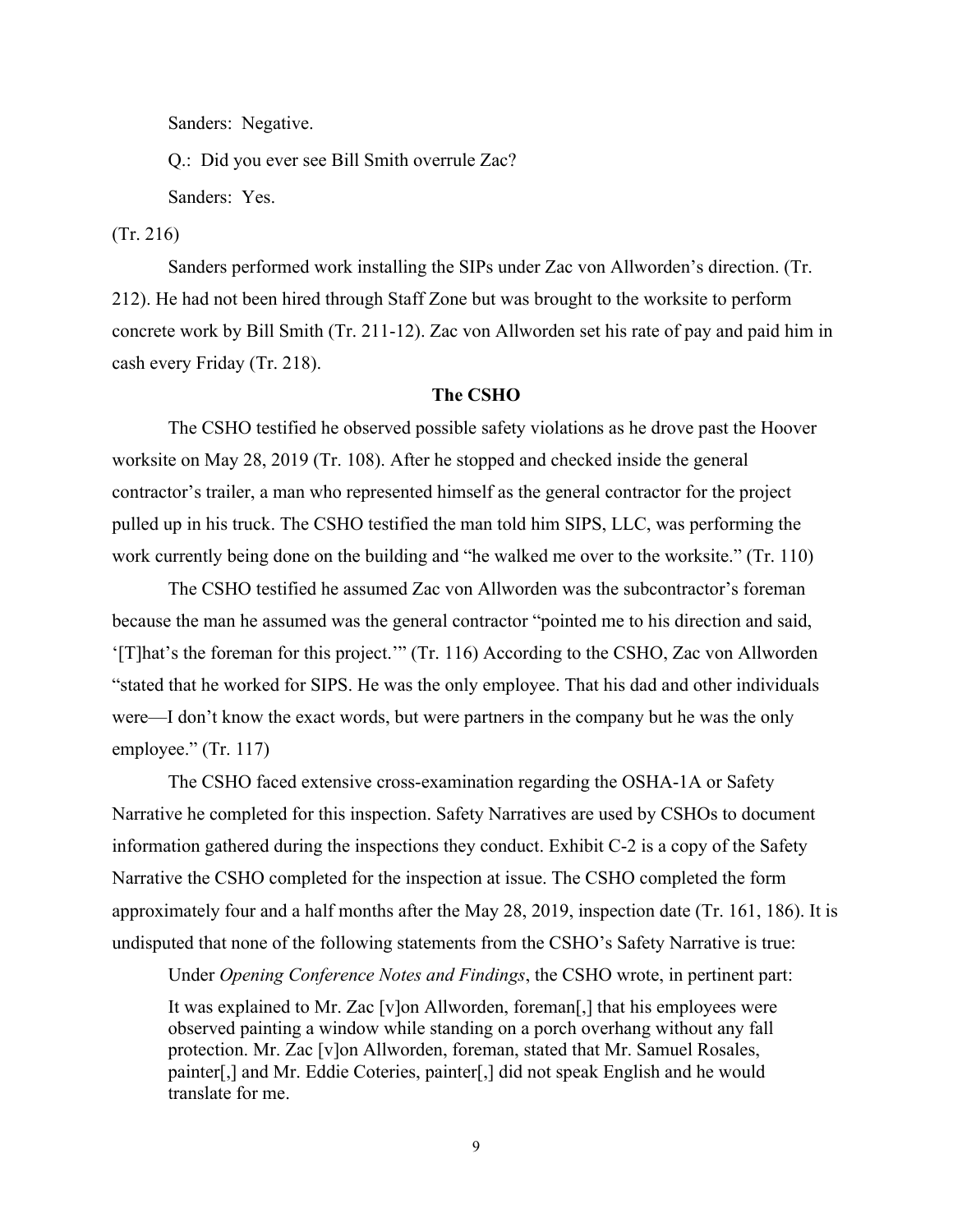(Exh. C-2, p. 2)

Under *Compliance Programs*, the CSHO wrote:

No fall protection was used while working from heights during the installation of shingles.

(Exh. C-2, p. 2)

Under *Findings/Comments*, the CSHO wrote:

At the time of the inspection, employees were observed painting while standing on a porch overhang at approximately ten feet one inch above ground level without fall protection.

(Exh. C-2, p. 4)

Under *Closing Conference Notes,* the CSHO wrote:

A closing conference was held on April 12, 2019[,] with Mr. Zac [v]on Allworden, foreman for Vera Home Builders[,] and a second closing was held with the Owner of SIP Insulation Professionals, LLC[,] over the phone on April 15, 2019.

 $(Exh. C-2, p. 4)^5$ 

Upon cross-examination, the CSHO confirmed there were no shingles or windows on the

Hoover worksite the day of his inspection. No workers were painting the day of the inspection

(Tr. 162). He acknowledged Zac von Allworden did not tell him he would translate for two

workers who were not present on the worksite (Tr. 179). The CSHO attributed the discrepancies

to "a clerical error on my behalf. Probably from copy and paste." (Tr. 177-78) He testified,

I rewrite narratives, and we use -- instead of writing a whole new narrative over and over and over, because it -- there could be four pages, is I've taken narrative that's similar to what I have done, and put the information in. And with this narrative, I -- I know what inspection that this narrative came from, and I see the mistakes that I made.

(Tr. 182)

<sup>&</sup>lt;sup>5</sup> Zac von Allworden denied there was any factual basis for each of the CSHO's quoted statements. He stated he did not know the employees named in the narrative; he did not offer to translate for employees; no window installation or painting was being performed on May 28, 2019, and no shingles were used on the project; closing conferences were not held in April (the month before the inspection); and he was not a foreman for Vera Homebuilders, a business with which he was unfamiliar (Tr. 239-41). The undersigned finds Zac von Allworden's denials of the accuracy of these Safety Narrative statements to be credible. The CSHO testified the closing conference was held with Zac von Allworden on May 28, 2019 (Tr. 185-86). He conceded he had not held a closing conference with owner or Brian von Allworden and that the April 12, 2019, date was incorrect.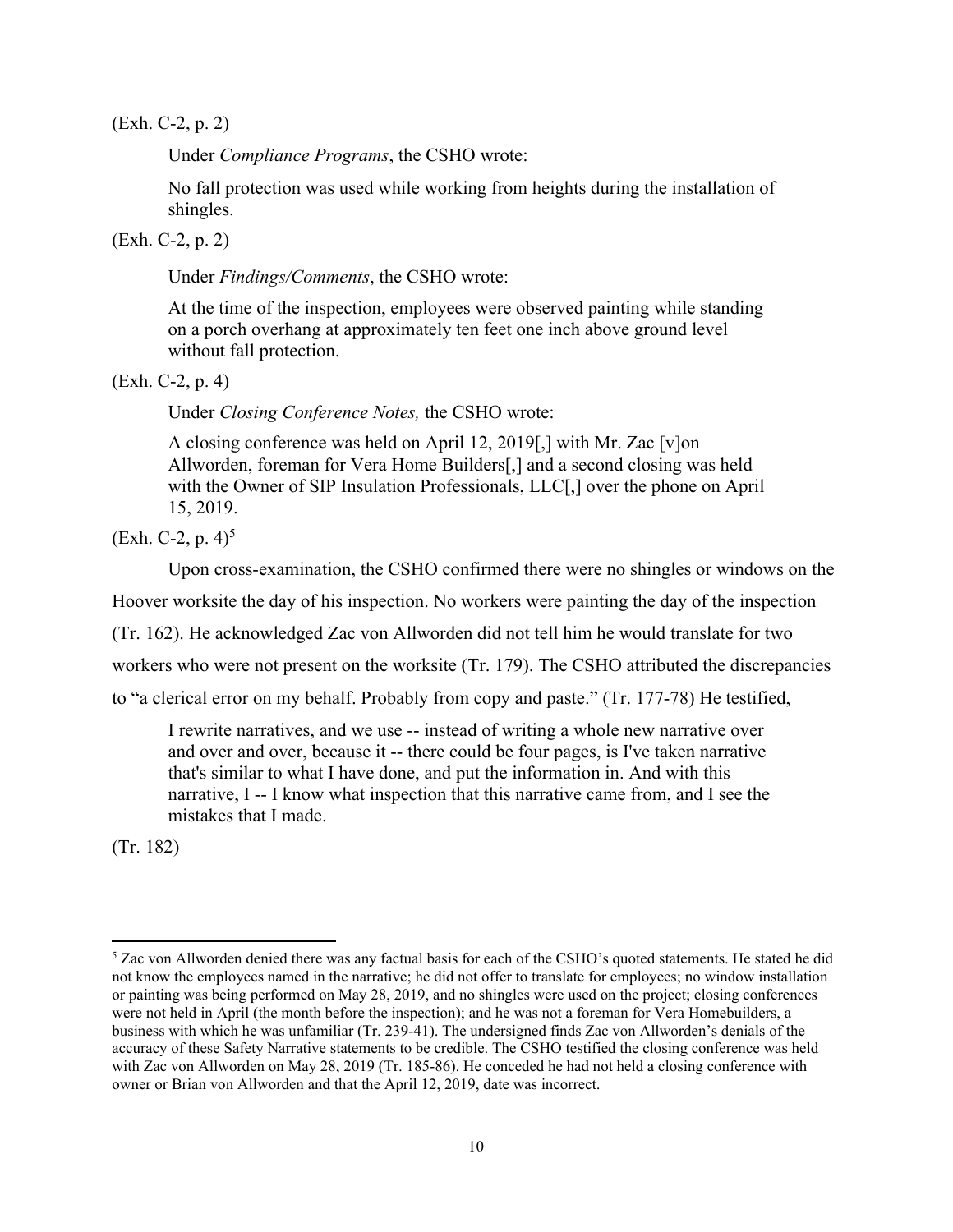When asked if he had proofread the form before submitting it to his supervisor, the CSHO responded, "I did, but it—obviously, I missed some things." (Tr. 180) He conceded his supervisor also failed to catch the clerical errors (Tr. 180).

 After acknowledging he had conflated two separate inspections in his Safety Narrative for this case, the CSHO was asked how one could tell which part related to the Hoover worksite at issue and which part related to the other inspection. The CSHO replied, "Well, by reading it, the information that is incorrect is the information from the other site, and the information that applies to SIPs is the information for SIPs. . . . [T]he only way you know is me telling you it hasn't been modified for . . . the complete inspection." (Tr. 182-83) This testimony does not assist readers of the Safety Narrative in discerning what is and is not accurate information for the May 28, 2019, inspection of the Hoover worksite.

The CSHO contended SIP, LLC, was acting as a subcontractor for Smith on the Hoover worksite. When asked the basis for this contention, the CSHO responded, "The only evidence I have is the foreman at the time, Mr. Zac Von [sic] was stating that he was a subcontractor of W.W. Smith." (Tr. 163) Unlike other parts of his hand-written inspection notes, the conclusion that SIP, LLC, was a subcontractor for Smith is not attributed to a statement from Zac von Allworden (Exh. C-12, p. 4). $6$  The CSHO also wrote that SIP, LLC, was the framing contractor on the project (Exh. C-2, p. 1). When asked who Smith was, the CSHO stated it was the contractor who subcontracted the framing work to SIP, LLC. He had "no idea" what work Smith was contracted to perform (Tr. 173).

 The undersigned does not attribute the errors in the Safety Narrative to deliberate deception or fraud on the CSHO's part and notes the CSHO was candid in admitting his errors. But the errors cast doubt on the reliability of the CSHO's testimony. The CSHO had trouble recalling specific details of his inspection. He referred to his flawed Safety Narrative and his inspection notes to refresh his memory (Exhs. C-2 & C-12; Tr. 110-13). His reliance on this inaccurate document compromises the reliability of his testimony. Accordingly, the undersigned gives weight to the CSHO's testimony only where it is corroborated by other witnesses in this proceeding. The CSHO's testimony that Zac von Allworden told him SIP, LLC, was the framing

<sup>&</sup>lt;sup>6</sup> Compare to Exh. C-12 pp. 2-4 in which the CSHO consistently prefaces information obtained from Zac von Allworden with "The foreman Zac von Allworden stated…"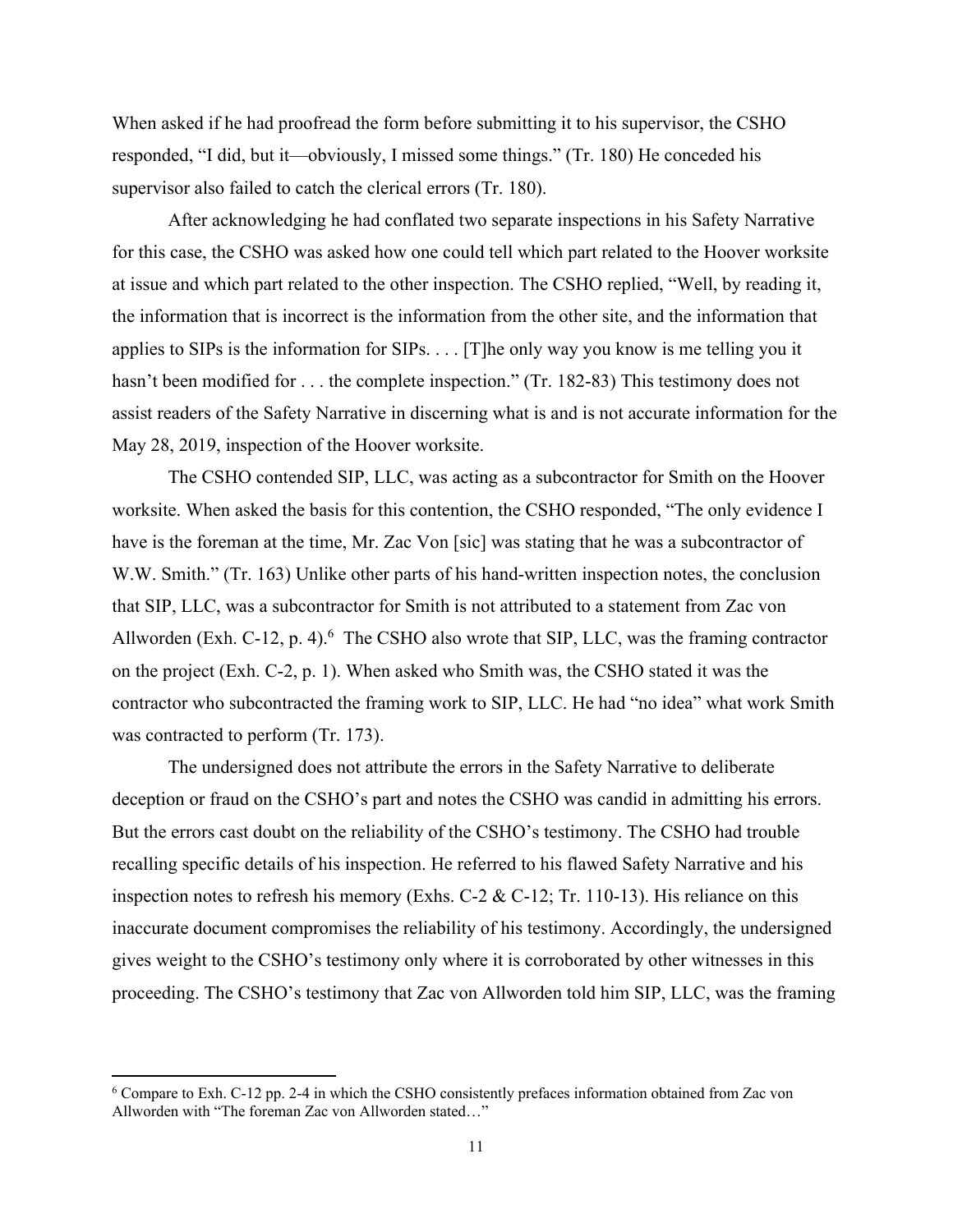contractor and was the employer of the laborers working at the Hoover site on May 28, 2019, is given no weight.

### **Bill Smith**

 Neither party called Bill Smith, owner of the framing contractor, W. W. Smith Construction, to testify. SIP, LLC, argues the court should draw an adverse inference from the Secretary's failure to call Bill Smith. SIP, LLC, does not specify the adverse inference it seeks to have the court draw.

 Factual questions remained unanswered in this matter due to a lack of record evidence. Testimony from Bill Smith may well have resolved those questions. But the court is unable to draw any inferences from the lack of this testimony. A party's failure to call a witness raises an inference their testimony would not support its position only where the witness is under the party's control. *Capeway Roofing Systems, Inc*., No. 00-1968, 2003 WL 22020485, at \*12 (OSHRC August 26, 2003) (citations omitted); *see also Regina Constr. Co.*, No. 87-1309, 1991 WL 104227, at  $*6$  (OSHRC May 15, 1991). Bill Smith is a third party to this litigation and not under the Secretary's control. The court can make no assumptions or draw any inferences from either parties' failure to call him as a witness.

### **DISCUSSION**

# **The Employment Relationship Between SIP, LLC, and the Exposed Employees**

 SIP, LLC, as represented by partner Brian von Allworden, has consistently maintained it has no employees and was not a subcontractor on the Hoover worksite. It contends Zac von Allworden was acting as an independent contractor who was hired by Smith as its foreman on the Hoover worksite and not as an employee of SIP, LLC.

Only an "employer" may be cited for a violation of the Act, see 29 U.S.C. § 658(a), and the Secretary has the burden of proving that a cited respondent is the employer of the affected workers at the site. . . . In determining whether the Secretary has satisfied that burden, the Commission relies upon the test set forth in *Nationwide Mutual Insurance Company v. Darden*, 503 U.S. 316 (1992) ("*Darden*").

*Allstate Painting & Contracting Co*., Nos. 97-1631 & 97-1727, 2005 WL 682104, at \*2 (OSHRC March 15, 2005) (consolidated).

It is undisputed Zac von Allworden was acting as the foreman overseeing the installation of the SIPs on the Hoover project. The Secretary contends "Zac von Allworden represented SIP,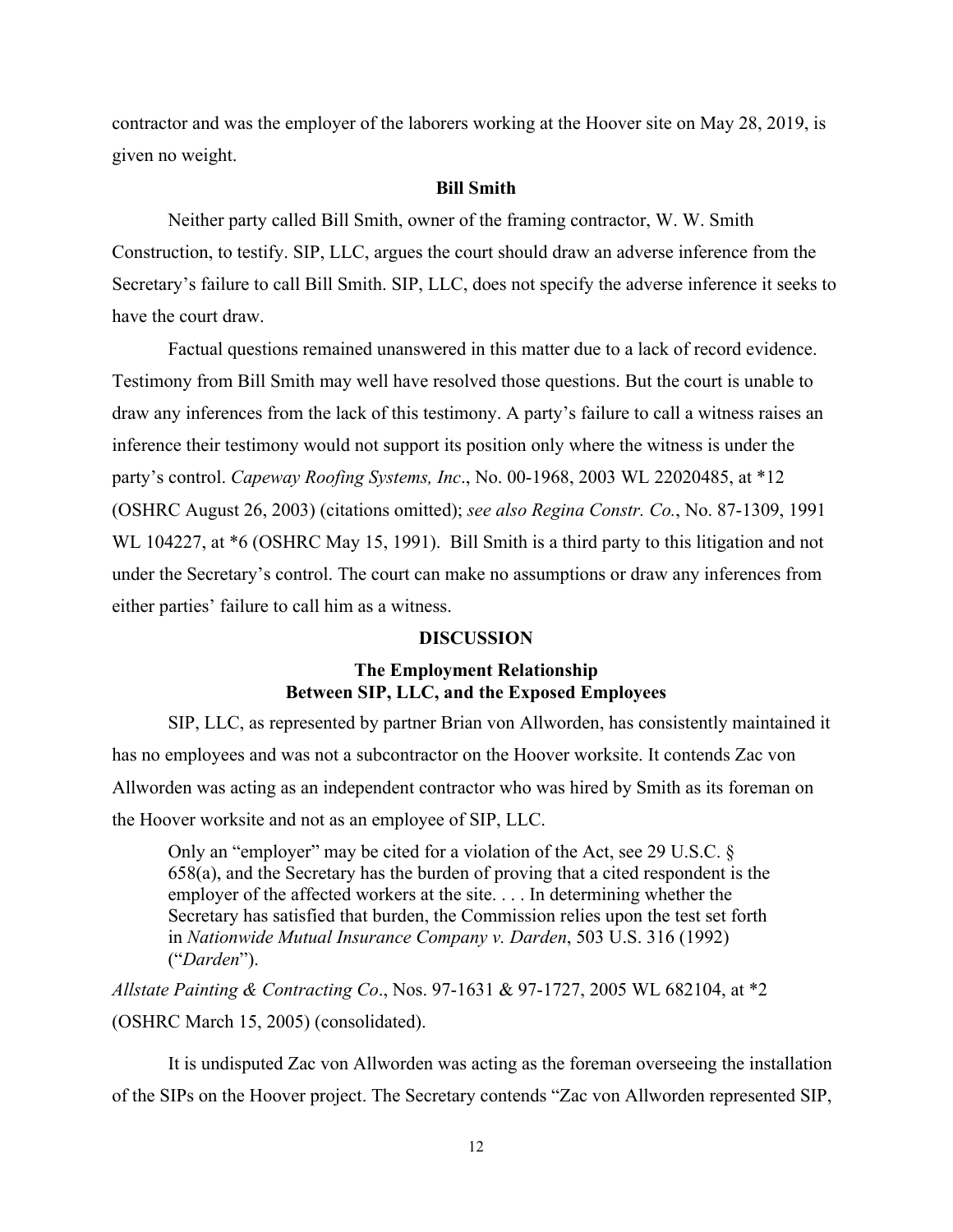LLC at the worksite and the laborers he hired were SIP, LLC employees under the OSH Act." *Complainant's Posthearing Brief* at pp. 13-14. The Secretary concludes Zac von Allworden was an employee of SIP, LLC, under the test set out by the Supreme Court in *Clackamas Gastroenterology Associates, P.C. v. Wells*, 538 U.S. 440 (2003) and the test set out in *Darden.*  He concludes the workers onsite during the inspection were employees of SIP, LLC, under the test set out in *Darden*. For the foregoing reasons, the undersigned finds the record insufficient to meet the Secretary's burden to establish either Zac von Allworden or the workers on site were employees of SIP, LLC, under either test.

## *The Clackamas Test*

 In *Allstate Painting,* the Commission quoted with approval language from *Clackamas*, regarding the definition of *employee*. The issue in *Clackamas* was whether a physician-owner of a professional corporation who engaged in a medical practice could also be an employee under the American with Disabilities Act of 1990 (ADA). *Id.* at 441-42. The Commission has yet to address the specific question presented here of whether a member of a member-managed LLC is an employee under the Act. The undersigned finds that, if the Commission applied the *Clackamas* test in its proceedings, the Secretary here would fail to establish Zac von Allworden was acting as an employee of SIP, LLC, at the Hoover worksite.

 In addressing this question in *Clackamas*, the Supreme Court relied on the common law for guidance. The Court adopted the six-factor test put forth by the EEOC to determine "whether the individual acts independently and participates in managing the organization, or whether the individual is subject to the organization's control." *Id.* at 449.

The six factors are:

 1. The ability of the organization to hire, fire, or establish rules of employment for the individual;

2. The extent, if any, of the organization's supervision of the individual's work;

3. Whether the individual reports to someone higher in the organization;

4. The extent of the individual's influence over the organization;

 5. Indicia of intent that the individual be an employee, such as a written agreement or contract; and

 6. The manner in which the individual is compensated by the organization. *Id*. at 449-50.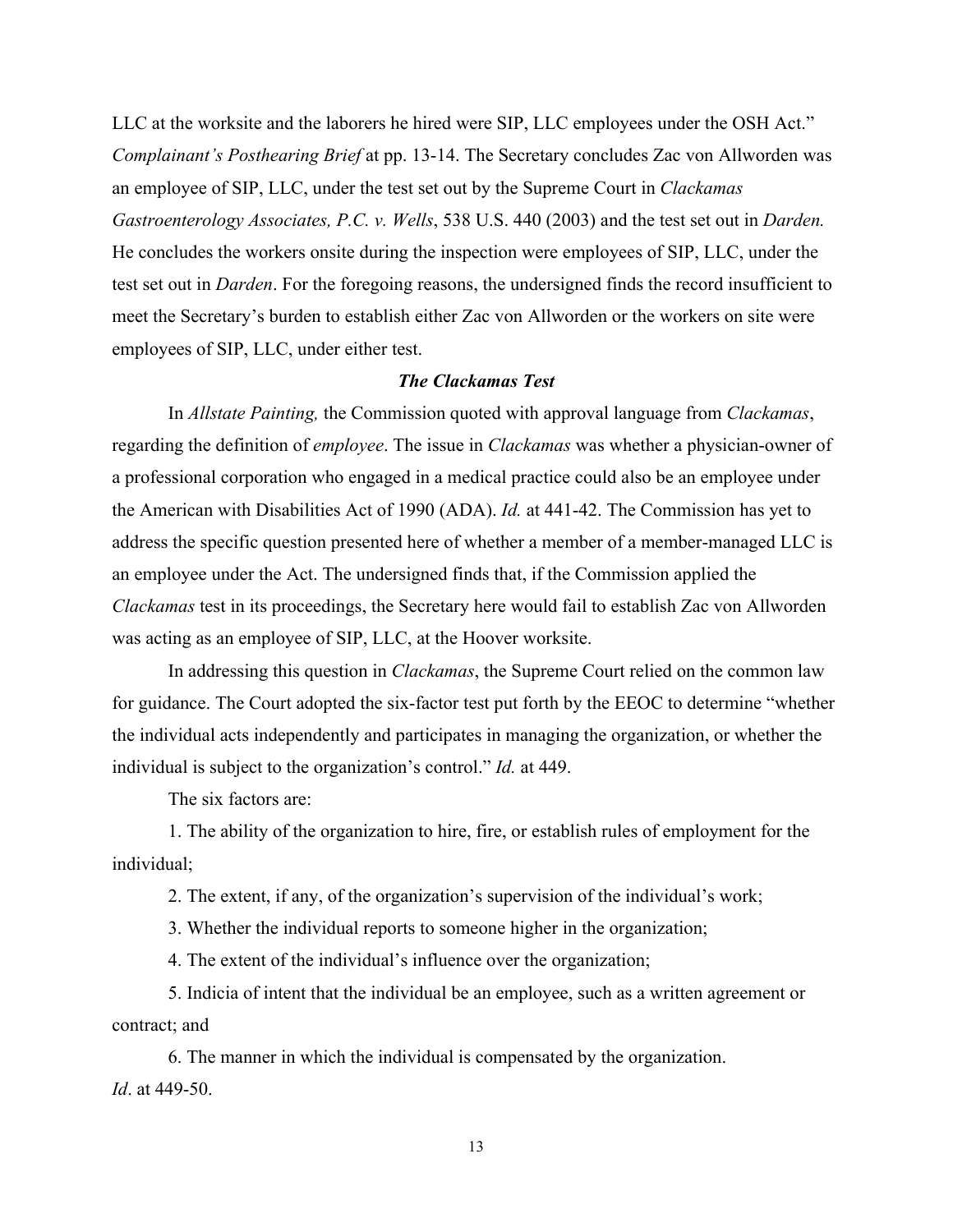The Court found the "common-law element of control was the principal guidepost that should be followed." *Id*. at 449.

# *Analysis under the Clackamas Test*

 1. *The Ability of the Organization to Hire, Fire, or Establish Rules of Employment for the Individual.* 

 No evidence was adduced regarding SIP, LLC's, ability to hire individuals. Zac von Allworden testified Bill Smith had the authority to fire him from the Hoover project. SIP, LLC, partners Brian von Allworden, Phil Ligon, and Jeff Beason did not have the ability to fire Zac (Tr. 243). Brian von Allworden testified SIP, LLC, established no rules of employment for Zac regarding the Hoover project. The project had "nothing to do with SIP, LLC. If [Zac] walks off a project, says I'm done with this project, for any reason, that doesn't have to do with SIP because he's not working for SIP[, LLC]" (Tr. 27)

 The Secretary has not met his burden to establish SIP, LLC, has the ability fire or establish rules of employment for Zac von Allworden.

2. *The Extent, if any, of the Organization's Supervision of the Individual's Work.* 

The Secretary states,

SIP, LLC is located in Tempe, Arizona, while the worksite was in Hoover, Alabama. No one from SIP, LLC was onsite other than Zac von Allworden. When Zac von Allworden was leading the crew to install SIP panels, he directed the work and supervised the laborers (Tr. 70, 117-18, 121-22). There is no evidence that SIP, LLC directly supervised Zac von Allworden's day-to-day work at the Hoover site, though he would have had to ask permission from Brian von Allworden if he made certain structural changes (Tr. 25).

*Complainant's Posthearing Brief* at p. 23.

 The Secretary is correct that there is no evidence SIP, LLC, supervised work on the Hoover worksite. His statement that Zac von Allworden would have to receive permission from Brian to make structural changes is somewhat misleading. As Brian von Allworden testified, any contractor on a worksite using plans he had designed would have to contact him before making changes that could compromise the structural integrity of a building.

Q.: [I]f [Zac were] in Hoover and installing SIPs according to the plans that you designed, he couldn't go to that project and then say, ["H]ey, I think we ought to make this wall a little longer to make this a more spacious dining room, or something like that, could he?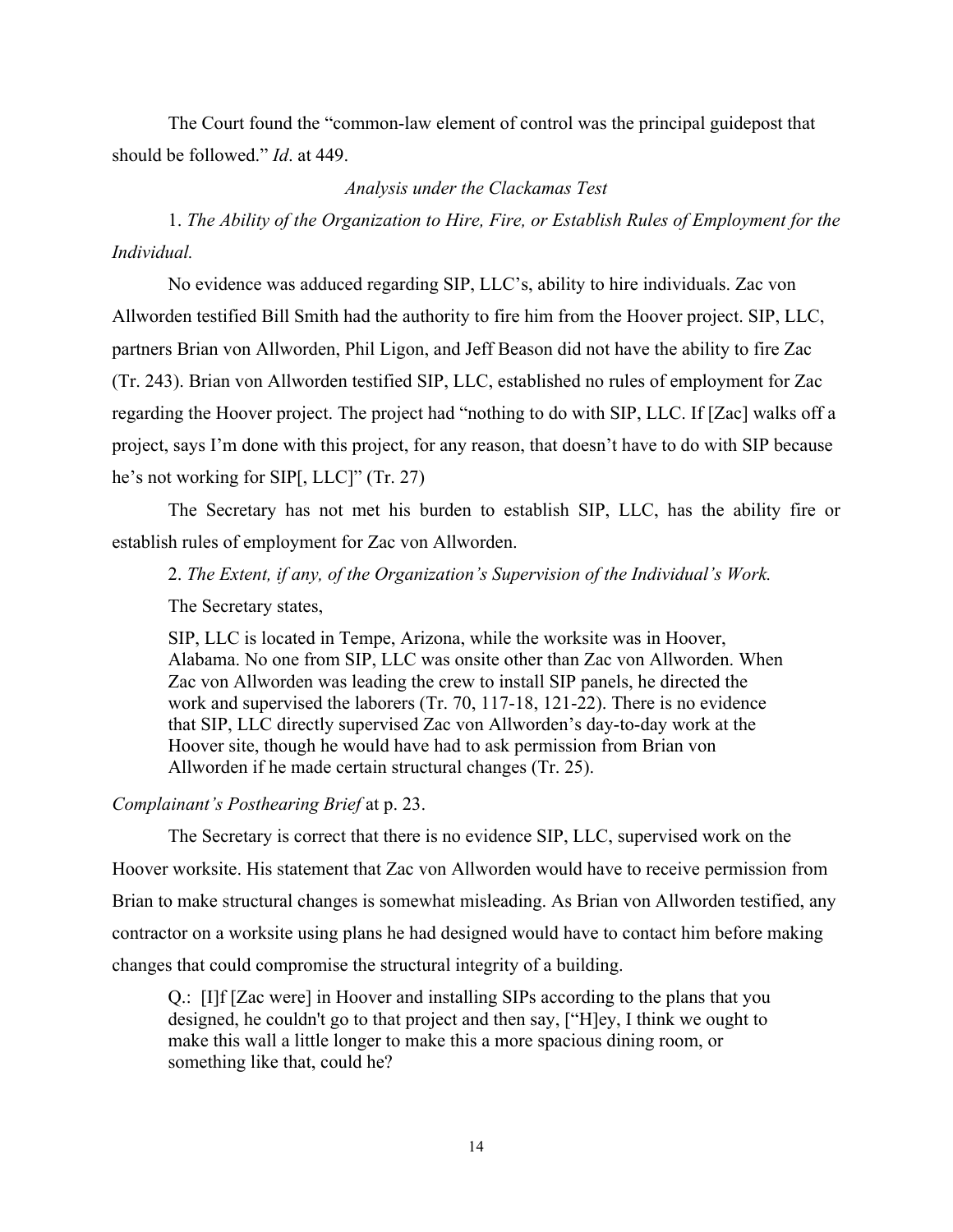Brian von Allworden: He could. Just like any other contractor. I get calls from contractors all the time who want to make changes to the plans, whether they're SIP plans, or SIC plans, or other plans, it doesn't matter. . . . They can call. Officially, they have to do an RFI. There's paperwork that goes into it. They have to contact the architect and say, hey, we want to make this wall longer to make a bigger dining room. The architect has to approve it. Then an RFI comes to me, I have to -- that's a piece of paper, in this case, electronic, typically. I have to answer that officially. Now, I can answer them unofficially on the phone, so they can keep going or we can talk about the solution and get something that works before it's an RFI. But there's a whole process on making changes in the field, you can't just make a change.

Q.: Right. He's -- exactly. And you'd have to be involved in approving that change, right?

Brian von Allworden: Only if the change involves structural elements. If they're going to increase the length of a wall, that typically does not involve structural elements. If they are going to make a huge hole in a wall, that does involve structural elements.

Q.: And the structural insulated panel though, that -- those involved structural elements, correct?

Brian von Allworden: Not necessarily. Like I said, if you want to make a wall longer, I don't have to be involved. We also have rules on the plans that say a contractor can cut so-big-a hole anywhere he wants without engineer's permission. If it's bigger than that, then he has to get my permission. So it just depends on what change they want to make.

## (Tr. 24-25)

 The testimony of Brian von Allworden does not support the Secretary's contention that SIP, LLC, supervises the work of Zac von Allworden. Rather, it establishes that any contractor wishing to change the structural plans must get approval from the structural engineer before altering the plans. It is an issue of structural safety, not supervision of an LLC member.

 The Secretary did not present sufficient evidence to establish SIP, LLC, exercised any supervisory control over Zac von Allworden on the Hoover worksite.

3. *Whether the Individual Reports to Someone Higher in the Organization.* 

 The record contains no evidence addressing whether Zac was required to provide information regarding the work being performed at the Hoover worksite to any SIP, LLC, partner. There is no evidence he needed approval from SIP, LLC, partners for any decisions he made regarding the Hoover worksite.

The Secretary argues that if Zac von Allworden quit his job at the Hoover project, the SIP, LLC, "partners would have to decide together who else to send into the field in his place. . .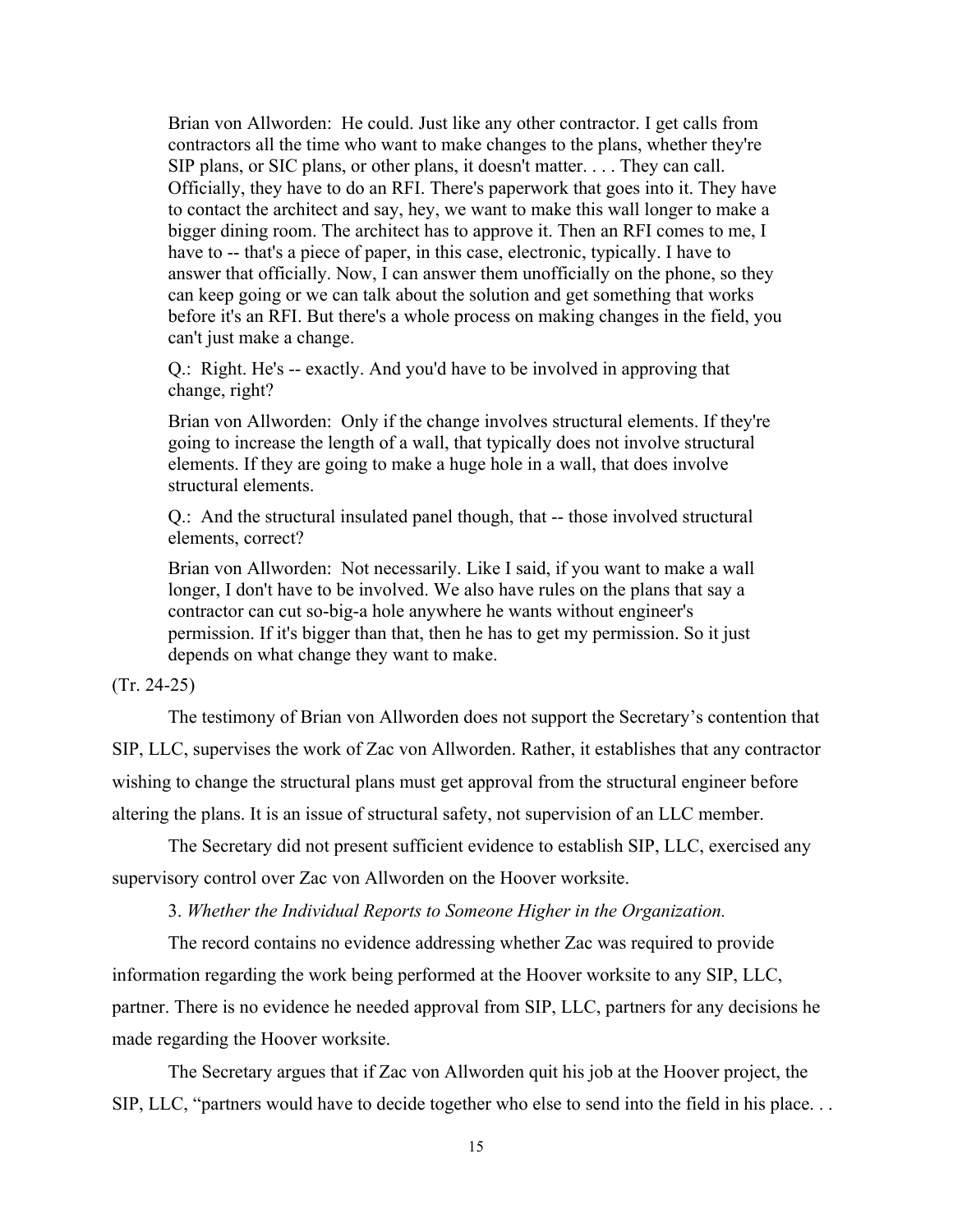. This implies that Zac von Allworden would be required to report his decision to quit to his father and/or the other partners." *Complainant's Posthearing Brief* at p.23. For the Secretary, Zac's hypothetical notification to his father that he quit is the equivalent of reporting to his father. Notifying one's partners as a courtesy is not, however, the same as reporting to someone higher in the organization. To the extent Zac von Allworden shares information with Brian, it appears to be a function of their father/son relationship and not of SIP, LLC's, business hierarchy.

 The undersigned finds Zac von Allworden was not required to report to someone higher in SIP, LLC's, organization.

4. *The Extent of the Individual's Influence Over the Organization.* 

There is no evidence that Zac von Allworden exercised influence over the organization.

 The undersigned finds this factor is neutral. While it does not show Zac von Allworden takes part in managing SIP, LLC, it does not establish he is subject to its control.

 5. *Indicia of Intent that the Individual Be an Employee, Such as a Written Agreement or Contract.* 

 There is no evidence of a written agreement between SIP, LLC, and Zac von Allworden regarding the relationship between him and the partnership.

 The undersigned finds this factor in neutral. There is no written agreement or contract demonstrating the intent that Zac von Allworden is either an employee or an equal partner of SIP, LLC.

6. *The Manner in Which the Individual Is Compensated by the Organization.* 

 As noted previously, when Zac von Allworden worked for Smith on the Texas project prior to the formation of SIP, LLC, Bill Smith paid him by depositing money into Zac's personal account (Tr. 249-50). For the Hoover project, Smith paid SIP, LLC, three payments in the amounts of \$10,000, \$20,000, and \$17,000 (Tr. 48-49). Brian von Allworden testified these payments included wages for Zac von Allworden and the Staff Zone laborers, equipment rental, and payments for the profit and overhead of SIP, LLC (Tr. 49).

 The Secretary argues this evidence "supports a conclusion that Zac von Allworden was an employee of the organization, as he did not simply share in the company's profits, but was paid by SIP, LLC, for the labor he provided at the worksite." (Secretary's brief, 25-26) The money paid to Zac did not come from SIP, LLC, however, but from Smith. It is probable Smith dispersed lump sums to SIP, LLC, for administrative ease in paying Zac's wages and other

16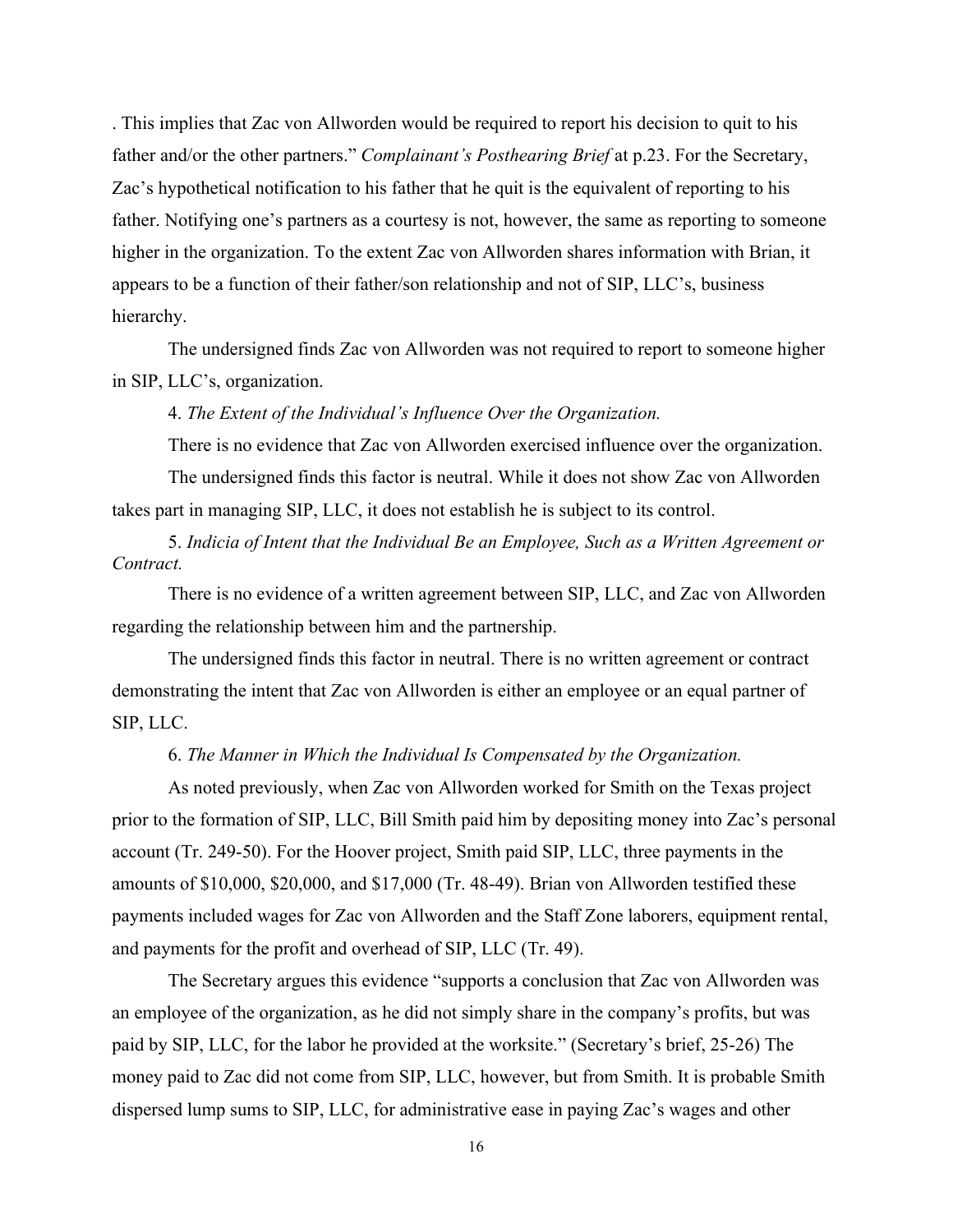expenses. It is as likely Smith would have paid the lump sum payments to SIP, LLC, whether Zac von Allworden was an employee of SIP, LLC, or an equal partner in the company.

This factor is neutral.

# *Conclusion Regarding the Clackamas Factors*

 The undersigned finds analysis of the *Clackamas* factors does not support the conclusion that Zac von Allworden was an employee of SIP, LLC, when he was working at the Hoover worksite on May 28, 2019. SIP, LLC, lacked the control over Zac that is the principal element in proving an employment relationship.

 The undersigned finds Zac von Allworden was acting as an independent contractor when Smith hired him as the foreman over the SIPs installation on the Hoover project.

# *The Darden Test*

 The Commission has consistently applied the factors enunciated by the Supreme Court in *Darden* in analyzing whether a cited entity is the employer for the workers on a worksite. The Secretary applies that same analysis in his brief with regard to both Zac von Allworden and the three workers on site, arguing the factors weigh in favor of finding SIP, LLC, was the employer of both. The court finds to the contrary, the record is insufficient to meet the Secretary's burden.

The Supreme Court has identified twelve factors to be considered when determining an employment relationship exists:

[T]he skill required for the job, the source of the instrumentalities and tools, the location of the work, the duration of the relationship between the parties, whether the hiring party has the right to assign additional projects to the hired party, the extent of the hired party's discretion over when and how long to work, the method of payment, the hired party's role in hiring and paying assistants, whether the work is part of the regular business of the hiring party, whether the hiring party is in business, the provision of employee benefits and the tax treatment of the hired party.

*Darden* at 323-24 (citing *Cmty. for Creative Non-Violence v. Reid*, 490 U.S. 730, 751-752 (1989)).

The Commission has addressed the relative weight of the Darden factors:

[T]he [Supreme] Court has emphasized that all of these factors must be considered, and no one factor is decisive. [*Darden*] at 324. Yet, as reflected in the Supreme Court's most recent analysis of the common law meaning of "employee" in the context of a federal labor statute, the control exercised over a worker remains a "principal guidepost." *Clackamas Gastroenterology Assocs., P.C. v. Wells,* 123 S.Ct. 1673, 1679 (2003) (issue of whether physician-shareholders of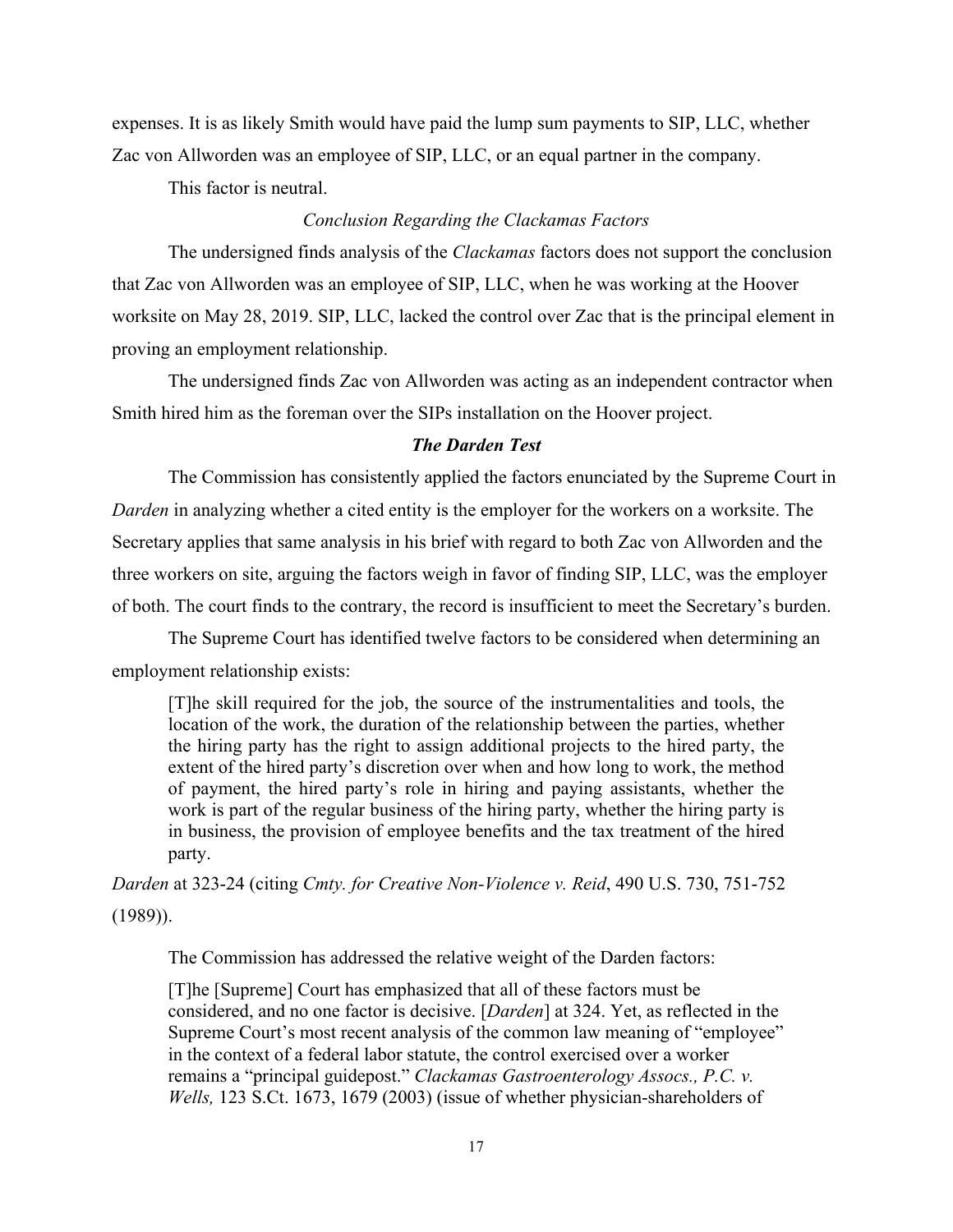an employer could be counted as "employees" for purposes of small employer exemption of the Americans With Disabilities Act, 42 U.C.S. §12101 et seq.). Further, *Clackamas* teaches that the relational context in which the issue arises has a bearing on how the multiple factors derived from the common law are to be applied.

### *Allstate Painting*, at \*2.

 The Eleventh Circuit has noted it has not explicitly affirmed the application of the *Darden* test to cases involving OSHA violations but has applied the test when the parties have not disputed its application:

Three other circuits have affirmed the application of the *Darden* test to OSHA violations. See *Slingluff v. Occupational Safety & Health Review Comm'n*, 425 F.3d 861, 867–69 (10th Cir.2005); *IBP, Inc. v. Herman*, 144 F.3d 861, 865 (D.C.Cir.1998*); Loomis Cabinet Co. v. Occupational Safety and Health Review Comm'n,* 20 F.3d 938, 941–42 (9th Cir.1994). One circuit has ruled that *Darden's*  reasoning is not directly applicable to the Act. *See Sec'y of Labor v. Trinity Indus., Inc*., 504 F.3d 397, 402 (3d Cir.2007) ("[*Darden* ] was decided under ERISA and has no impact on the question of whether the scope of the OSH Act is broad enough to cover workers who are not employees under the common law definition."). The parties here assume in their briefs that the *Darden* test applies. Therefore, we apply the *Darden* test here without deciding explicitly whether the Commission's interpretation of 29 U.S.C. § 652(6) is permissible.

*Quinlan v. Sec'y, U.S. Dep't of Labor*, 812 F.3d 832, 837 (11th Cir. 2016). Here, the Secretary assumes the *Darden* test applies.7

# *Analysis Under the Darden Test*

### 1. *The Skill Required*

 Brian von Allworden testified the use of SIPs "allowed less skilled laborers to put them together. You only need one skilled laborer and the rest can follow directions." (Tr. 15) Zac von Allworden learned to install SIPs from his father Brian. The Secretary argues this factor "weighs in favor of finding that Zac von Allworden represented SIP, LLC, at the worksite and the laborers were SIP, LLC, employees." *Complainant's Posthearing Brief* at p. 14.

<sup>7</sup> Under the Act, an employer may seek review in the court of appeals in the circuit in which the violation occurred, the circuit in which the employer's principal office is located, or the District of Columbia Circuit. 29 U.S.C. § 660(a). The Secretary may seek review in the circuit in which the violation occurred or in which the employer has its principal office. 29 U.S.C. § 660(b). "[I]n general, '[w]here it is highly probable that a Commission decision would be appealed to a particular circuit, the Commission has ... applied the precedent of that circuit in deciding the case even though it may differ from the Commission's precedent.'" *Dana Container, Inc.,* No. 09-1184, 2015 WL 7459426, at \*52, n.10 (OSHRC Nov. 19, 2015), *aff'd*, 847 F.3d 495 (7th Cir. 2017). This case arose in Alabama, located in the Eleventh Circuit. Therefore, the Court applies the precedent of the Eleventh Circuit in deciding the case, where it is highly probable that a Commission decision would be appealed.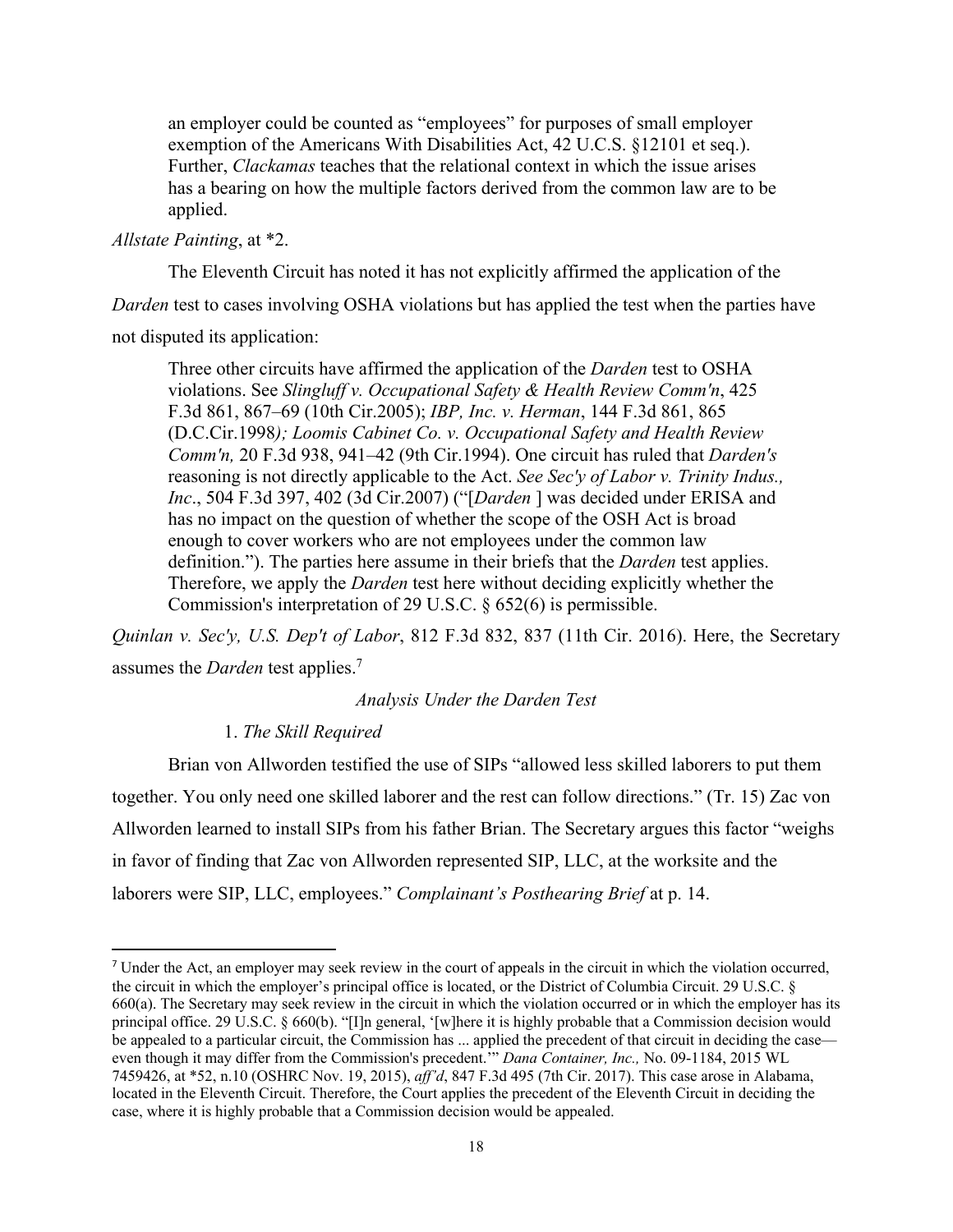The undersigned disagrees. There are gaps in the evidence between the fact that Zac von Allworden had specialized knowledge and skill regarding the use of SIPs and the conclusion that his expertise establishes he was employed by SIP, LLC, at the worksite along with the laborers. Nothing in the record forecloses the equally probable conclusion that Smith hired Zac von Allworden as an independent contractor because of his experience working with a material Smith wanted to use on the project. The undersigned finds this factor is neutral.

# 2. *The Source of the Instrumentalities and Tools*

 Zac von Allworden rented the heavy equipment required to install the SIPs (Tr. 253). Brian von Allworden testified SIP, LLC, owned the specialized small equipment used on the Hoover worksite. SIP, LLC, "owns its small equipment that is unique to SIP installation; basically, like mastic guns and some nail guns and a compressor." (Tr. 253) He noted, "A lot of self-employed contractors have their own equipment because they can't rely on the contractor to have it. And SIPs install is slightly different than wood. So a lot of wood framers do not have this type of equipment." (Tr. 253-54) The record contains no evidence regarding the supply of building materials, including the SIPs. No building material costs were included in payments made by Smith to SIP, LLC.

 The Secretary argues this factor weighs in favor of finding SIP, LLC, was an employer at the Hoover worksite. The undersigned does not find Zac von Allworden's rental of the heavy equipment for the Hoover project to be significant. As the person hired to oversee the installation of the SIPs on the worksite, he was in the best position to know what equipment to rent. An independent contractor hired by Smith could be expected to do the same.

 The undersigned does find, however, that SIP, LLC's, ownership of the small tools used on the project weighs in favor of finding SIP, LLC, was an employer on the Hoover worksite.

# 3. *The Location of the Work*

 The Secretary states, "Laborers in construction typically work in the field, rather than at the office of their employer. This factor is neutral." (Secretary's brief, pl. 15) The undersigned agrees with this assessment.

## 4. *The Duration of the Relationship Between the Parties*

 Zac von Allworden's relationship with Smith is older than his relationship with SIP, LLC. The Hoover project was the second one on which Smith hired Zac to oversee the SIP installation (Tr. 92, 248-49). Zac von Allworden had previously worked for Smith on a project in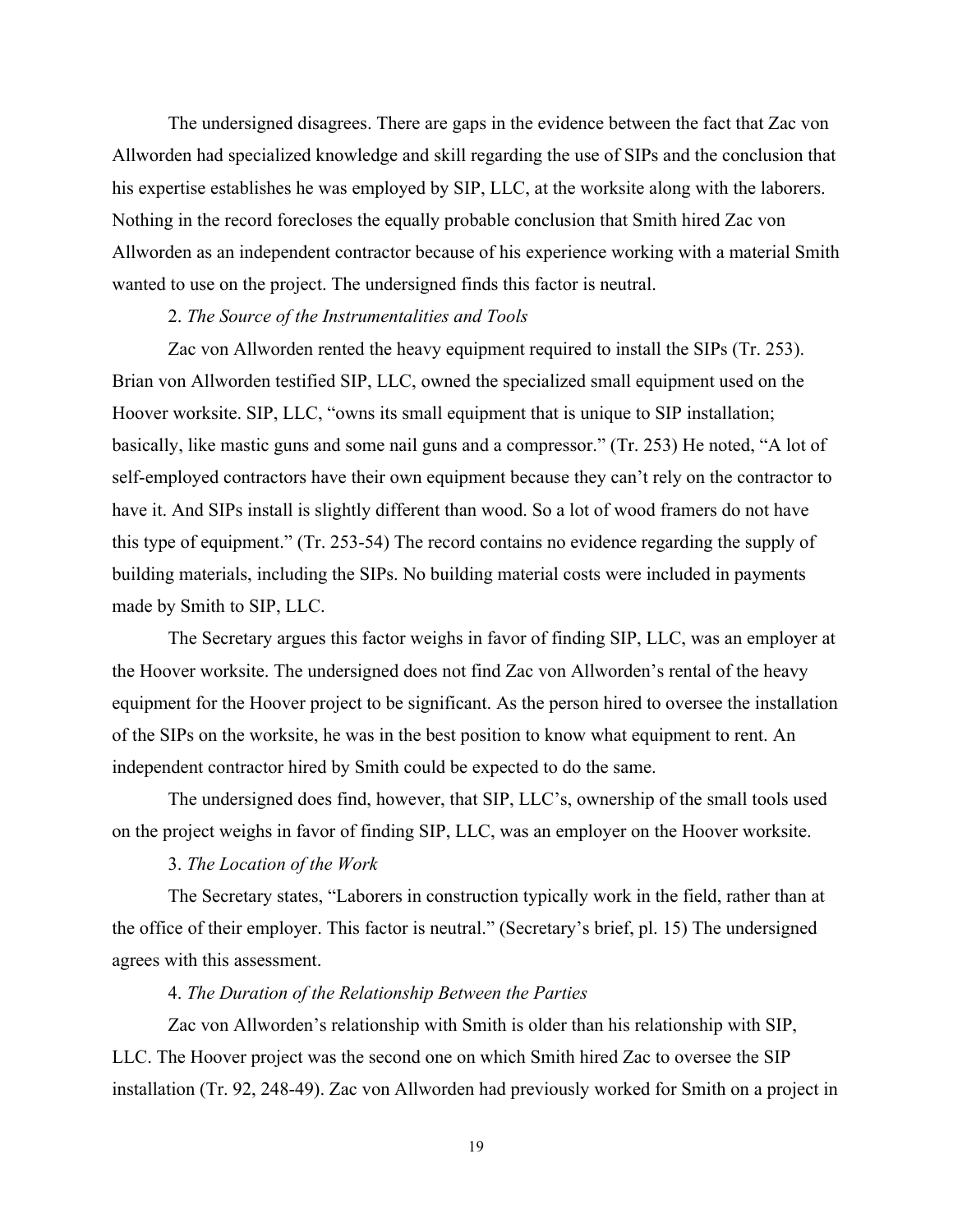Texas. SIP, LLC, was formed between completion of the Texas project and the start of the Hoover project.<sup>8</sup>

 This factor weighs in favor of finding that Zac von Allworden was an independent contractor when he was hired by Smith, for the second time, to act as foreman for the SIP installation on the Hoover project. SIP, LLC, did not exist the first time Smith hired Zac to work on one of its projects. There is no indication in the record that the newly-formed LLC exerted control over Zac von Allworden or the laborers on the Hoover project so that it was the employer.

 Similarly, the workers on site had no long-term relationship with SIP, LLC. They were hired for a discrete project. This factor weighs against finding and employer/employee relationship.

## 5. *The Right to Assign Additional Projects to the Hired Party*

 Bill Smith came to the site five to six times over the course of the project and oversaw the installation of steel framing (Tr. 59, 88). When Bill Smith was onsite, Zac and the other laborers installed steel under Smith's direction "for those couple of days;" afterwards, they returned to SIP installation under Zac von Allworden's direction (Tr. 59-60). "When [it] came to the SIPs, I was the foreman. I gave them their direction. When it came to the steel, I was just another laborer and I took direction." (Tr. 70).

 The record does not establish Zac von Allworden had the right to assign additional projects to the laborers. It is undisputed that Zac only instructed the laborers in the installation of SIPs and that Bill Smith's instructions took precedence over Zac's (Tr. 70-71; 214-16).

 The undersigned finds this factor weighs in favor of finding SIP, LLC, was not an employer on the Hoover worksite.

<sup>8</sup> Zac von Allworden testified,

<sup>[</sup>W]e had this project in Texas before and we hadn't made this LLC yet. It was kind of the project in Texas gave us like, the confidence that we could move forward and make a business out of it and so then we moved forward and made it, and then that was what led into Alabama. There [were] two projects back-to-back with Bill [Smith], one in Texas one and Alabama. We made the company in-between those.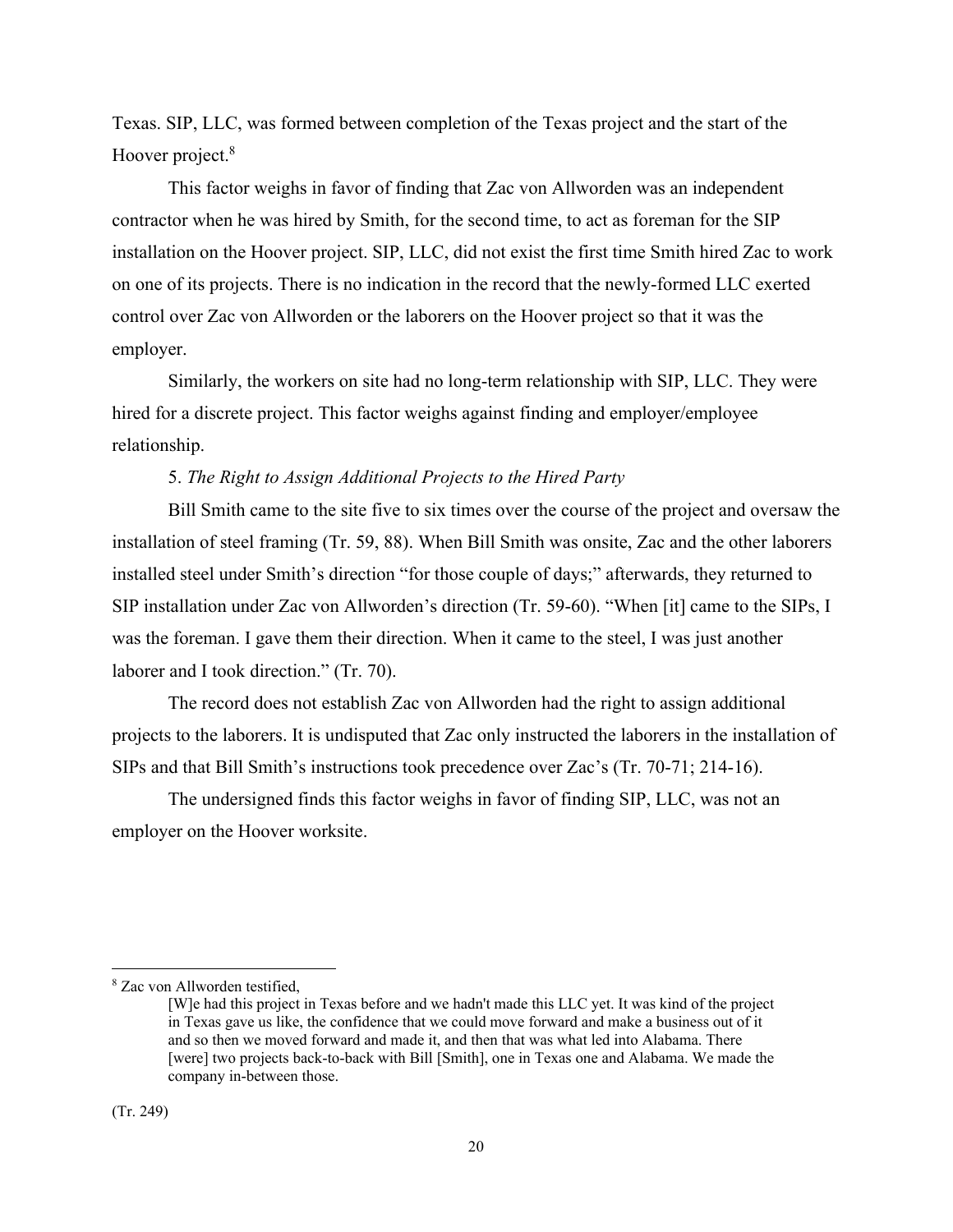# 6. *The Extent of the Hired Party's Discretion Over When and How Long to Work*

 The only testimony regarding this factor is from Zac von Allworden: "[T]hat was kind of set by Staff Zone. . . . [T]heir workers arrived in a van and left in a van, so I don't have their time. . . . [T]hat's what they told me their hours were, and that's what we took." (Tr. 71-72)

 There is no record evidence about the sequencing and timing of the framing and SIPs installation. There is no record evidence regarding who set the construction schedule. The record does not support a conclusion either Zac or SIP, LLC, had any discretion over when and how long to work. This factor indicates SIP, LLC, was not an employer on the Hoover worksite.

## 7. *The Method of Payment.*

 When Zac von Allworden worked for Smith on the Texas project prior to the formation of SIP, LLC, Bill Smith paid him by depositing money into Zac's personal account (Tr. 249-50). For the Hoover project, Smith paid SIP, LLC, three payments in the amounts of \$10,000, \$20,000, and \$17,000 (Tr. 48-49). Brian von Allworden testified these payments included wages for Zac von Allworden and the Staff Zone laborers, equipment rental, and payments for the profit and overhead of SIP, LLC (Tr. 49). When Zac von Allworden needed cash for materials or to pay workers on the Hoover project, Bill Smith deposited money to the account of SIP, LLC. Zac would use a debit card linked to the SIP, LLC, account to withdraw the cash he needed (Tr. 243- 44).

 The only evidence regarding how Zac von Allworden's compensation was set was Zac's own testimony. He stated he agreed to an amount with Bill Smith in a "handshake agreement." (Tr. 249) Smith then deposited money into the SIP, LLC, account based upon this agreed amount. Zac drew his salary from the SIP, LLC, account. Zac's rate of pay was not set by SIP, LLC, but he was paid through SIP, LLC. He testified there were times when Smith paid him directly (Tr. 61-62). This factor weighs in favor of finding SIP, LLC, was the employer of Zac von Allworden on the Hoover project because his pay came from SIP, LLC.

 Part of Smith's payments to SIP, LLC, were for the hired labor. From those payments, SIP, LLC, paid Staff Zone, who in turn paid two of the workers onsite. As the Secretary points out, SIP, LLC, was unable to produce a work order from Staff Zone for the third exposed worker. There is no documentary evidence in the record establishing how that individual was paid. Neither employee statement taken by the CSHO identify how the individual was paid.

21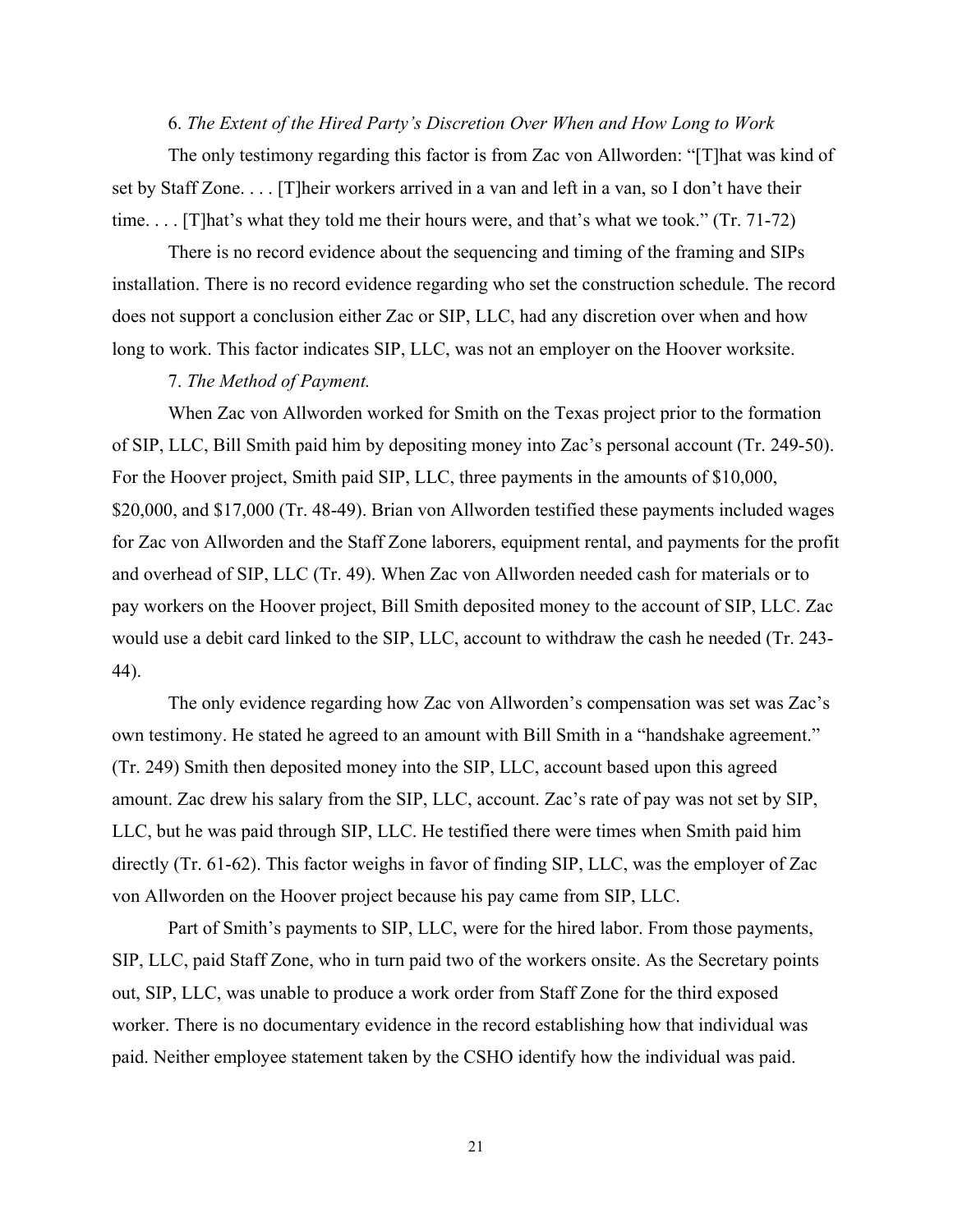Because the record establishes only that the workers were paid by Staff Zone, this factor weighs against a finding SIP, LLC, was the employer of the exposed workers.

8. *The Hired Party's Role in Hiring and Paying Assistants* 

 Zac von Allworden determined the number of laborers he would need to assemble the SIPs on the Hoover project, and he hired them through Staff Zone  $(Tr. 70)$ .<sup>9</sup> SIP, LLC, paid the laborers from money deposited by Smith in SIP, LLC's, account (Tr. 49). The unskilled laborers hired through Staff Zone had no role in hiring or paying any additional workers.

 Zac von Allworden acted independently in determining the number needed and hiring the laborers required for the project for Smith. He assumed responsibility for paying them with SIP, LLC, funds. This factor is neutral with regard to Zac von Allworden.

This factor weighs in favor of a finding the exposed workers were employees and not independent contractors but is neutral with regard to a determination whether SIP, LLC, was their employer.

# 9. *Whether the Work Is Part of the Regular Business of the Hiring Party*

Brian von Allworden testified, "The purpose of the company is to provide resources to builders to make the use of SIPs more attractive. These resources include SIP expertise, SIP design, SIP supply and onsite installation experience in the form of . . . a self-employed SIP installation expert that the builder can hire as part of this crew. . . . SIP, LLC, is not a subcontracting company. SIP, LLC, does not have any employees." (Tr. 252)

 Here, Zac von Allworden's presence on the Hoover worksite comports with Brian von Allworden's description of the business model of SIP, LLC. According to Brian von Allworden, the regular business of SIP, LLC, is to provide information on the benefits of the use of SIPs in construction. Brian gives talks and provides training in SIPs in seminars throughout the country (Tr. 13-14). The partners of SIP, LLC, benefit from this because they are part of other businesses that manufacture SIPs and design structures using SIPs (Tr. 12, 19). SIP, LLC, fosters the use of SIPs by recommending people experienced in the installation of the panels to contractors (Tr. 13-  $(14)$ .

<sup>9</sup> Theodus Sanders appears to be the exception on this issue. He was hired by Bill Smith for other work and reassigned to SIPs installation for which he was paid by Zac von Allworden in cash from SIP, LLC's, account. Sanders was not on site at the time of the inspection and not an exposed employee. The nature of his relationship with SIP, LLC, is not dispositive of the issues before the court.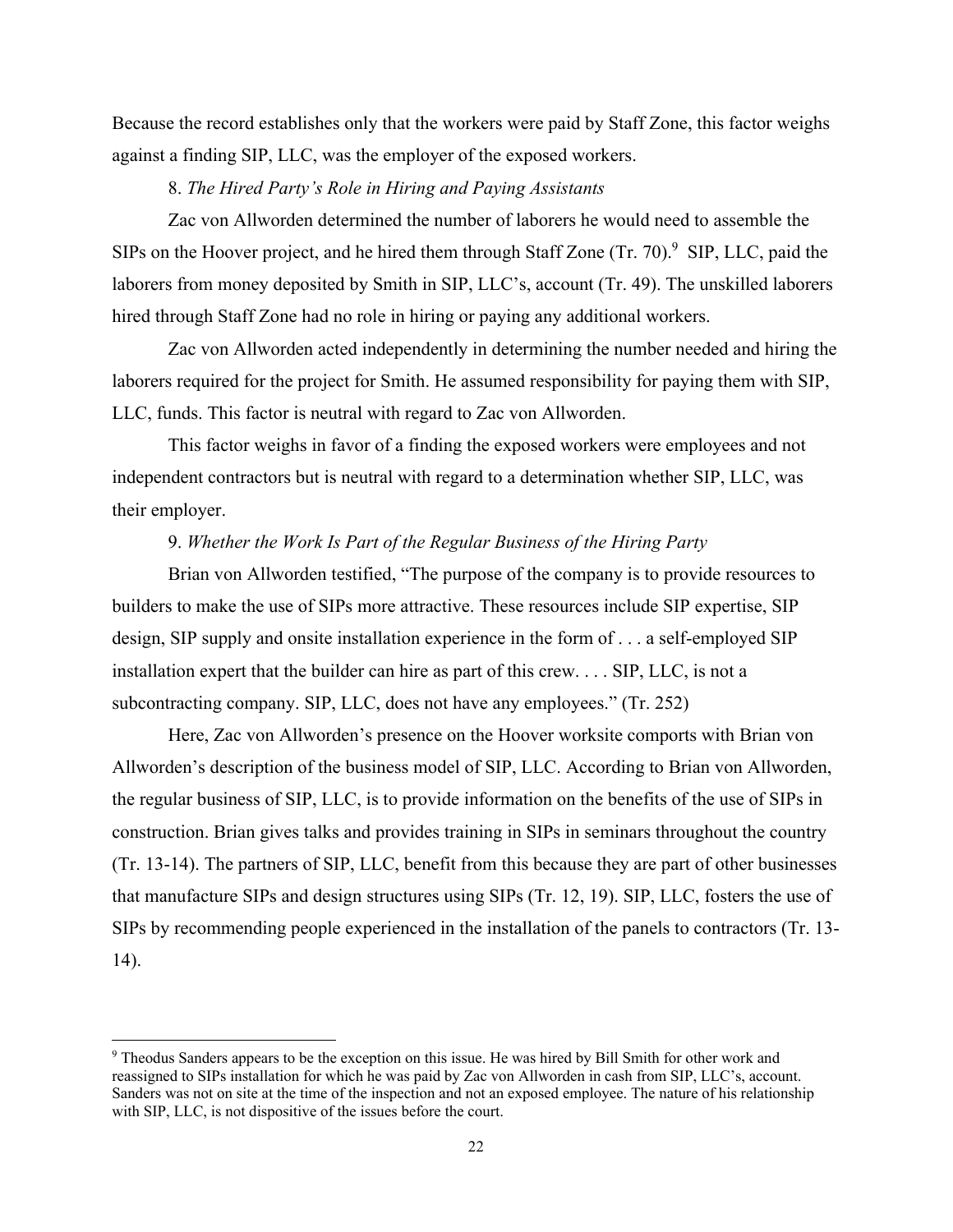This factor weighs in favor of finding SIP, LLC, was not an employer on the Hoover worksite.

### 10. *Whether the Hiring Party Is in Business*

 Brian von Allworden registered SIP, LLC, with the Arizona Secretary of State as a perpetual member managed limited liability company (Tr. 7). It is not in the business of construction. It "does not have [a] contracting license in any state. It is not bonded and it does not carry any liability insurance." (Tr. 252)

 The fact SIP, LLC, is in business weighs in favor of finding it is an employer. The fact it is not bonded and does not have a contracting license or liability insurance weighs against finding SIP, LLC, was an employer of the workers on the Hoover worksite on May 28, 2019.

11. *The Provision of Employee Benefits* 

 SIP, LLC, does not provide health insurance, 401(k) payments, or any other benefits to Zac von Allworden and did not provide any benefits to the laborers on the Hoover worksite.

 This factor weighs against finding SIP, LLC, was an employer on the Hoover worksite. 12. *The Tax Treatment of the Hired Party* 

 SIP, LLC, paid Zac von Allworden directly and not by a 1099 (Exhs. C-18 & C-19; Tr. 42). There is no evidence regarding the tax treatment of the laborers working at the Hoover worksite.

 This factor weighs in favor of finding SIP, LLC, was not an employer on the Hoover worksite.

### *Conclusion Regarding Darden Factors*

 Of the twelve *Darden* factors, only two (the source of the instrumentalities and tools and the method of payment) favor finding SIP, LLC, was the employer of Zac von Allworden. Only one factor (the source of the instrumentalities and tools) weighs in favor of finding SIP, LLC, was the employer of the workers on the Hoover worksite.

 The Commission has accorded less weight to the factors regarding payment, benefits, and tax treatment of workers, especially when they are hired using a temporary staffing agency.

The pay/benefits/taxes factors all show a direct connection between the agencies and temp workers, but also show indirect involvement by Froedtert, as the agencies' costs were passed on to the hospital in the rates the agencies charged. The Commission and some courts have discounted the effect of this factor on evaluating the employer status of a using employer. *MLB Industries, Inc.*, 12 BNA OSHC at 1529, 1984-85 CCH OSHD at p. 35,511 (characterizing supplying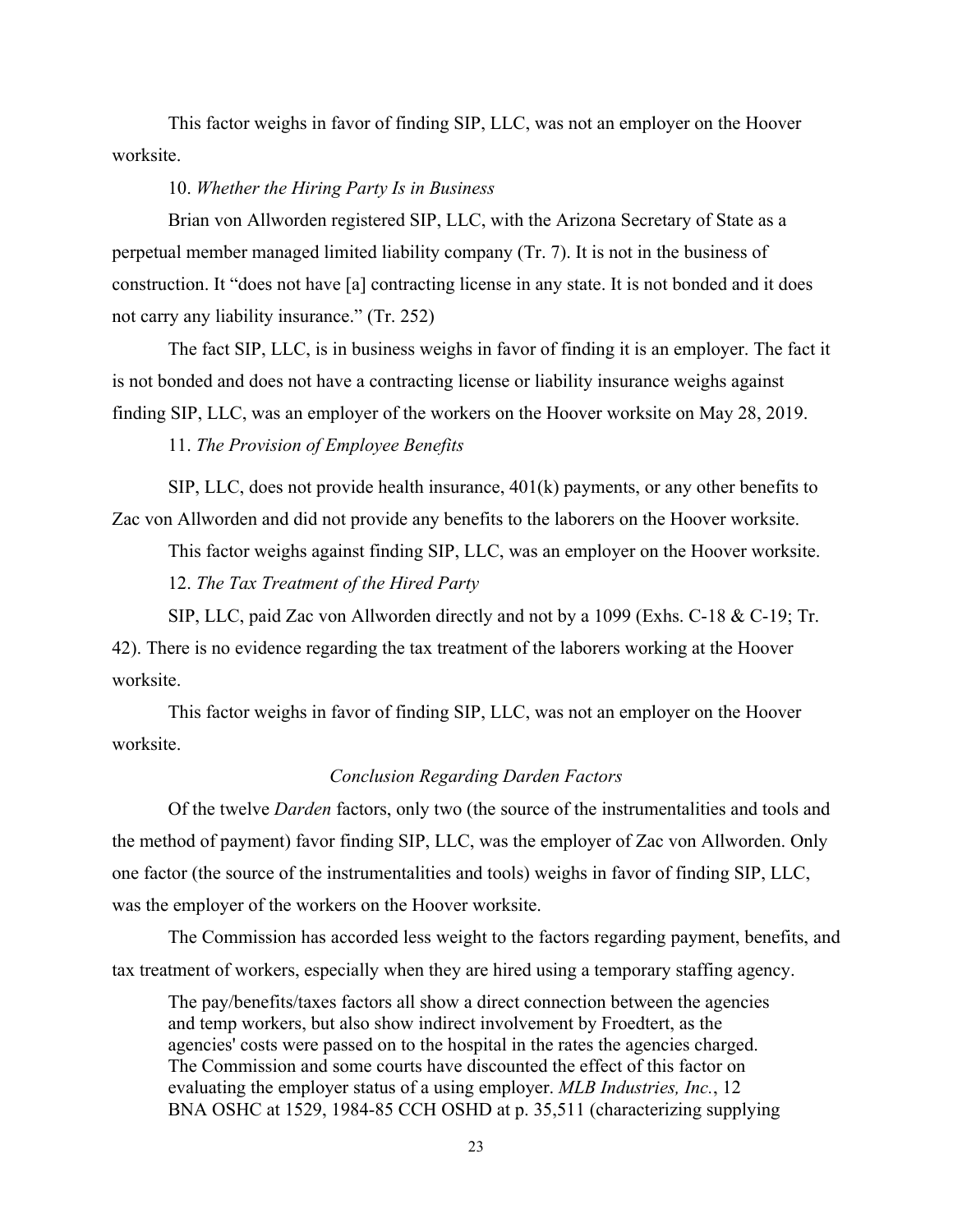employer as merely "conduit for labor"); *Richardson v. Century Products, Inc., supra*, 163 F. Supp. 2d at 775 (even though employment agency was responsible for paying the worker and withholding all taxes and deductions, this was not conclusive that worker was solely the agency's employee; the court noting that the employing customer company paid agency enough to compensate for the employee's wage and for additional fee); *Amarnare v. Merrill Lynch, Pierce, Fenner & Smith Inc.*, 611 F. Supp. at 349 (payment by temp agency found not conclusive that worker was solely temp agency's employee). *Cf. N.L.R.B. v. Western Temporary Services, Inc.*, 821 F.2d 1258, 1267 (7th Cir. 1987) (finding using employer and temp agency joint employers, court characterized agency's pay/benefits/taxes responsibilities as "administrative").

*In Re Froedtert Mem'l Lutheran Hosp., Inc.,* No. 97-1839, 2004 WL 2308763, at \* 9 (OSHRC Jan. 15, 2004).

*Darden* places greater significance on the element of control than any other factor. The Eleventh Circuit Court of Appeals focuses on the difference between control over the manner and means of the actual work performed and control over compensation.

Control is the most important factor in the common law. [*NLRB v. Associated Diamond Cabs, Inc.,* 702 F.2d 912 (11th Cir. 1983)]*.* The test for control "takes into account the degree of supervision, the entrepreneurial interests of the agent and any other relevant factors." *Id.* at 919–20. It also distinguishes between "control over the manner and means of the agent's performance and the details of the work," which is relevant, and "mere economic control or control over the end result of the performance," which is not. *Id.* at 920.

*Crew One Prods., Inc. v. N.L.R.B.,* 811 F.3d 1305, 1311 (11th Cir. 2016).

 Here, there is no evidence SIP, LLC, exercised any supervisory control over the work being done on the Hoover worksite through the agency of Brian von Allworden, Phil Ligon, or Jeff Beason. Zac von Allworden supervised the laborers regarding installation of the SIPs, but that supervision is consistent with an independent contractor serving as foreman for Smith.

 Bill Smith had greater authority than Zac von Allworden when he was on the site. Bill Smith could override Zac's orders and could remove laborers from Zac's supervision and assign them to other tasks (Tr. 214-16). It was Bill Smith, and not Zac von Allworden, who manifested greater control over the laborers' performances and the details of their work. It is also telling that when Bill Smith was supervising the installation of structural steel, Zac became part of the crew and Bill Smith supervised him in the same manner as he did the other laborers. Zac's willingness to subordinate himself to another contractor and perform laborer's work is inconsistent with his purported role as SIP, LLC's, sole representative as a subcontractor on the worksite.